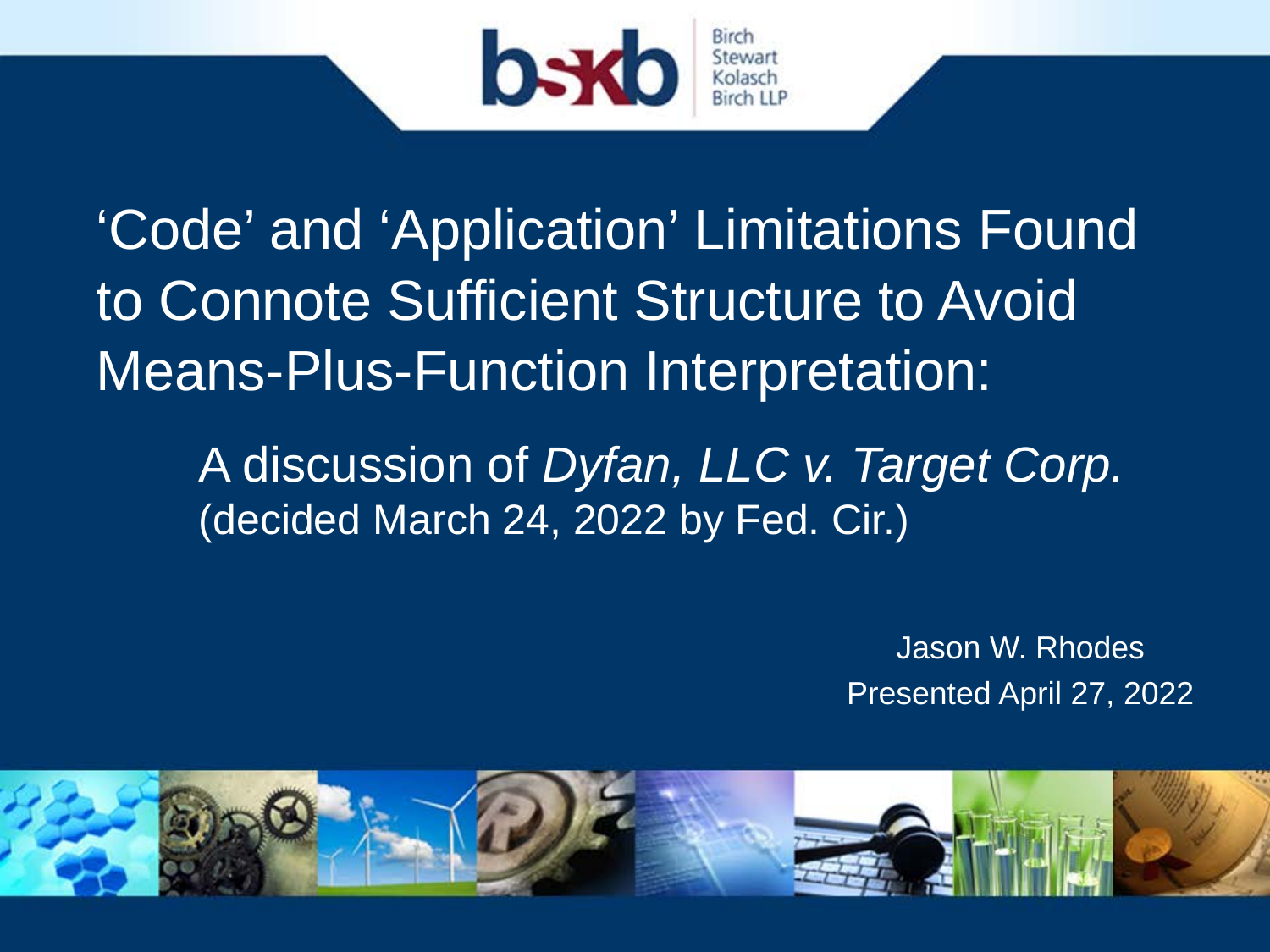

#### **Introduction**

- We'll discuss *Dyfan, LLC. v. Target Corp.,* decided by a Fed Cir panel on March 24, 2022, holding that disputed claim limitations were not drafted in means-plus-function (MPF) format under pre-AIA § 112  $\P$  6, and thus were not indefinite as lacking sufficient structure in the specification
- Involved 2 patents: US 9,973,899 ('899 patent) & US 10,194,292 ('292 patent)
- Disputed limitations include "code" ('292 patent) and "application" ('899 patent) limitations, recited as elements of a system
- "Code"/"application" is "configured to be executed by at least one of the plurality of mobile devices," but **not** stored in memory or tangible medium, and mobile devices are **not** positively recited elements of claimed system
- Court held that, coupled with the functional claim language, the "code"/ "application" term connotes sufficiently definite structure to avoid §112 ¶ 6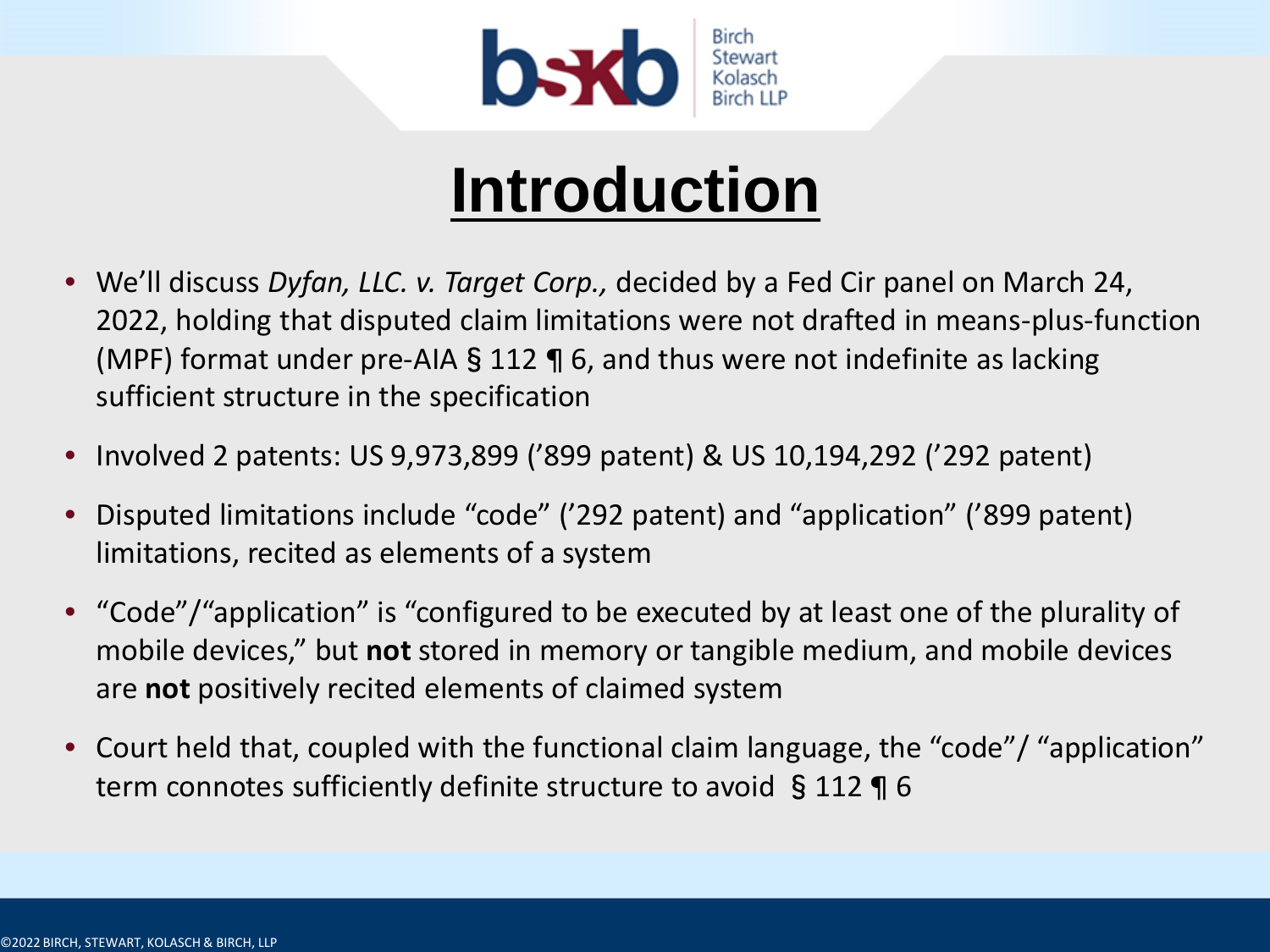

#### **Patents**

- '899 and '292 patents, entitled "System for Location Based Triggers for Mobile Devices," describe improved systems for delivering messages to users based on their locations ('292 pat is a CON of '899 pat)
- Communications system provides users with information tailored to their particular interests/needs based on their presence within a particular location (e.g., shopping center) having different retail stores in it
- In claimed embodiment,
	- "Building" has "broadcast short-range communications unit[s]" at fixed locations, each broadcasting messages to mobile devices within comm's range
	- Mobile devices execute "code" or "application" to receive and process the broadcast messages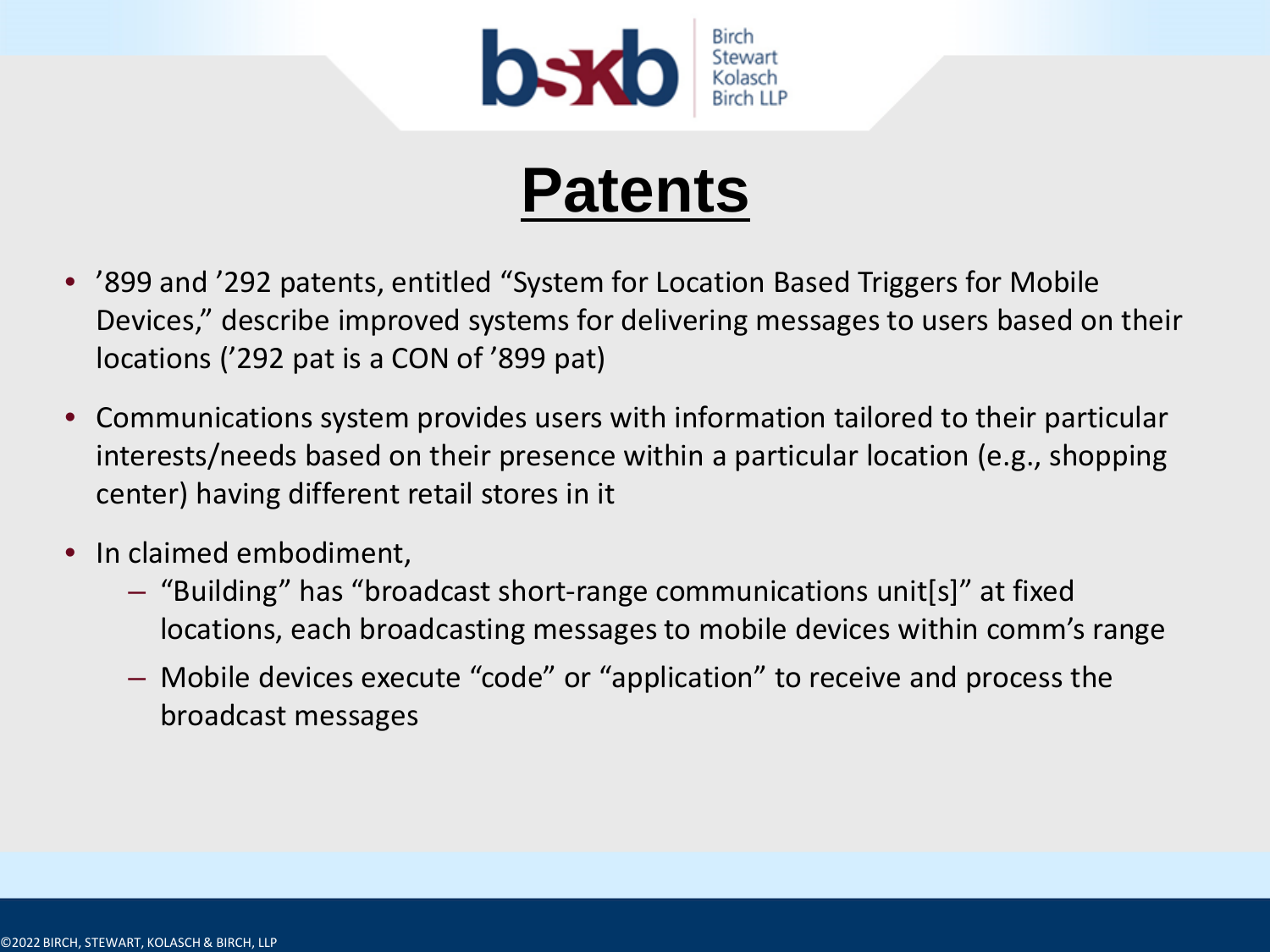

#### **Patents**

- In claimed embodiment (cont'd),
	- Upon receiving a broadcast message from a short-range comm's unit, the "code"/"application" causes mobile device to communicate directly with a server via the internet to retrieve information relevant to the location and display it
	- After mobile device changes locations so as to receive a broadcast message from a different short-range comm's unit, the "code"/"application" causes mobile device to communicate with the server to retrieve new information relevant to the changed location and display it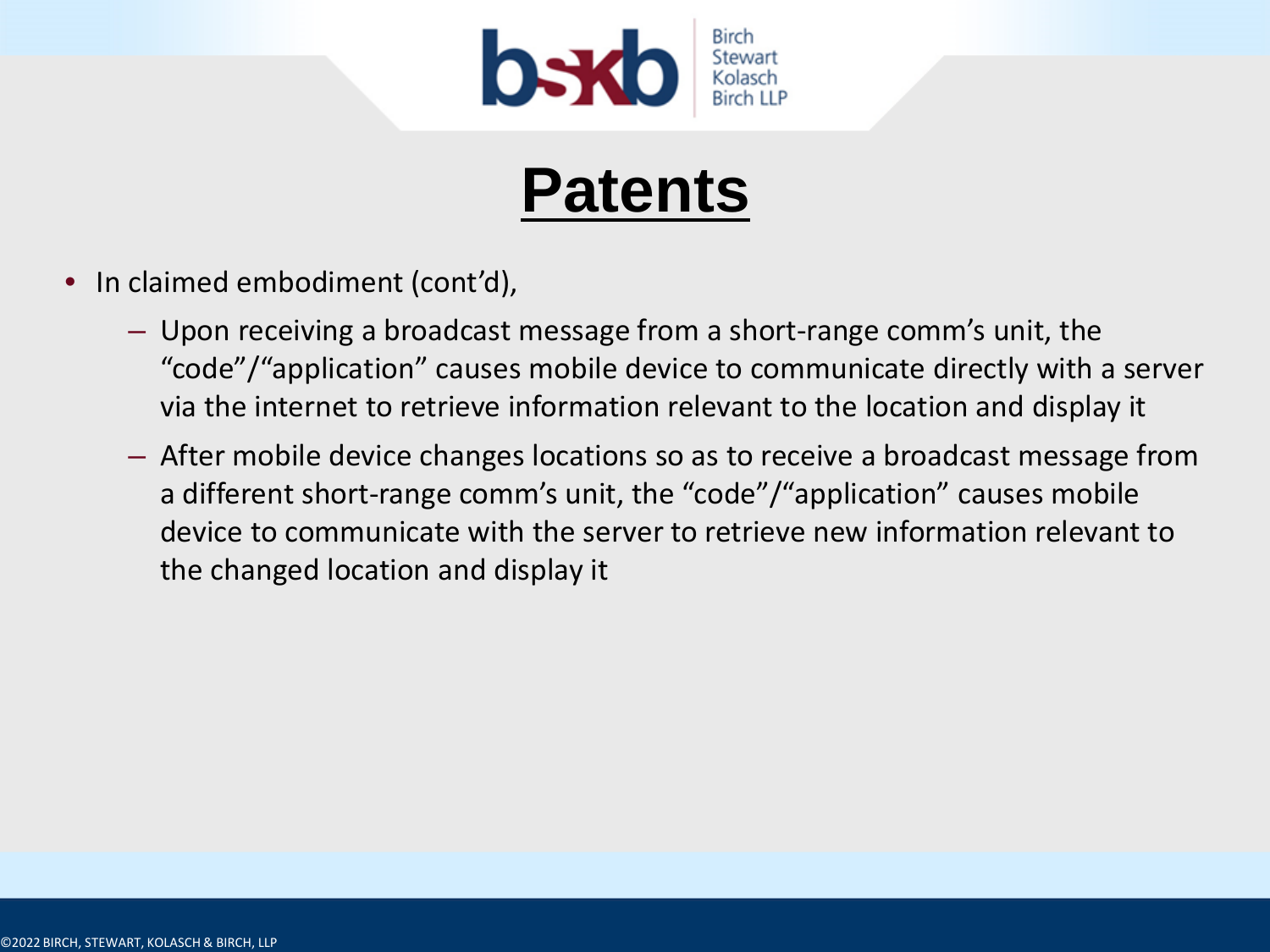

#### **Background**

- In Feb 2019, Dyfan sued Target Corp. for infringement of various claims of '899 and '292 patents in dist ct (West Dist of Tx)
- During claim construction, Target argued each asserted claim included MPF limitations, but spec failed to disclose structure corresponding to those limitations, thus claims were invalid as indefinite under pre-AIA§112 ¶ 2
	- Alleged MPF limitations included "code"/"application" limitations and "system limitations"
- In claim construction order, dist ct concluded both types of limitations were MPF limitations and were invalid as indefinite
	- Re "application"/"code" limitations, dist ct assigned a "special purpose computer function" as the corresponding structure, but found no algorithm for implementing this function in the spec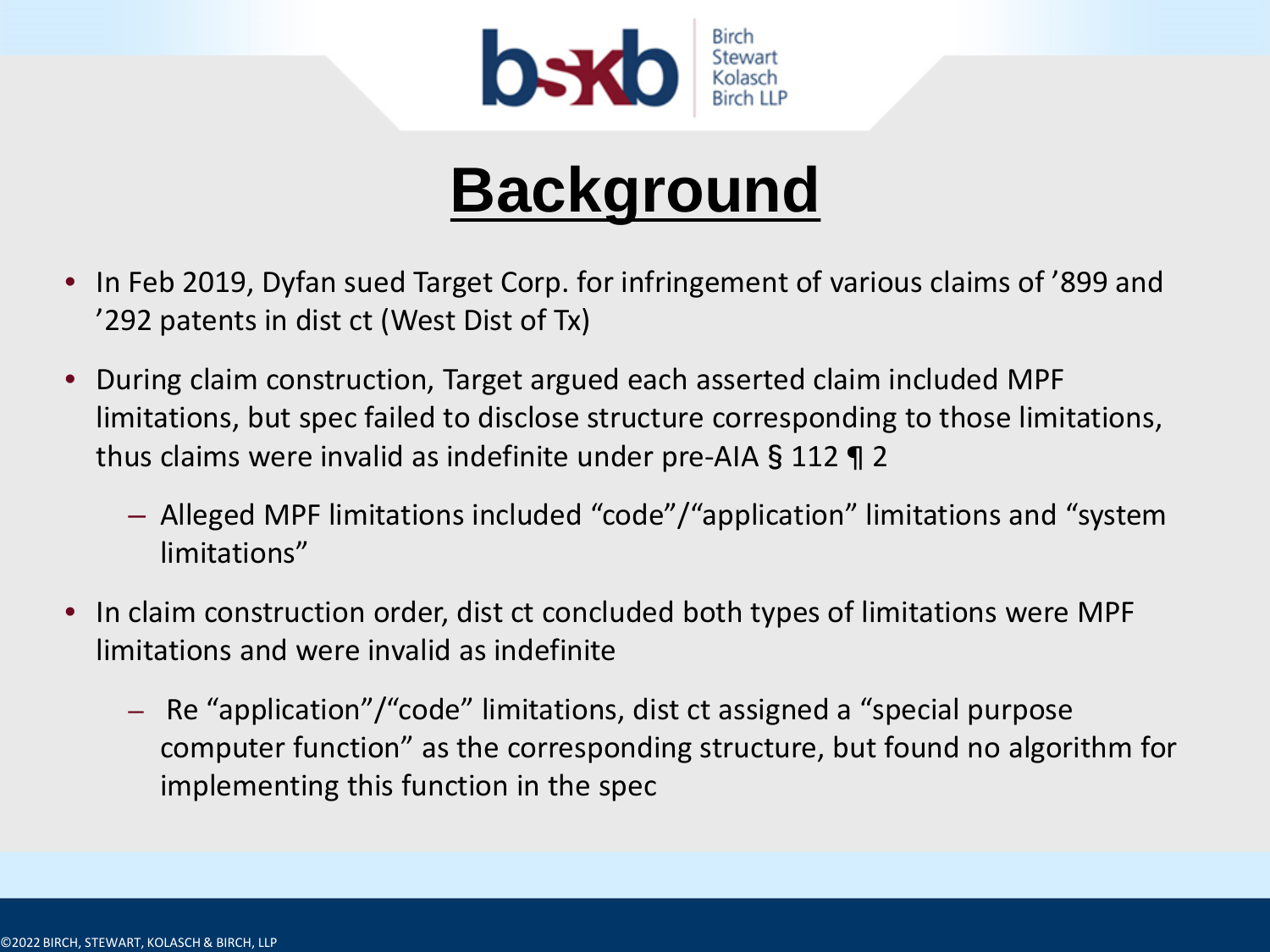

#### **Background**

- Based on claim construction order, parties stipulated to final judgment that asserted claims are invalid as indefinite under §112 ¶ 2, and dist ct entered judgment accordingly
- Dyfan appealed to the Fed Cir
- Fed Cir cited to claim 15 of '292 patent as representative of claims on appeal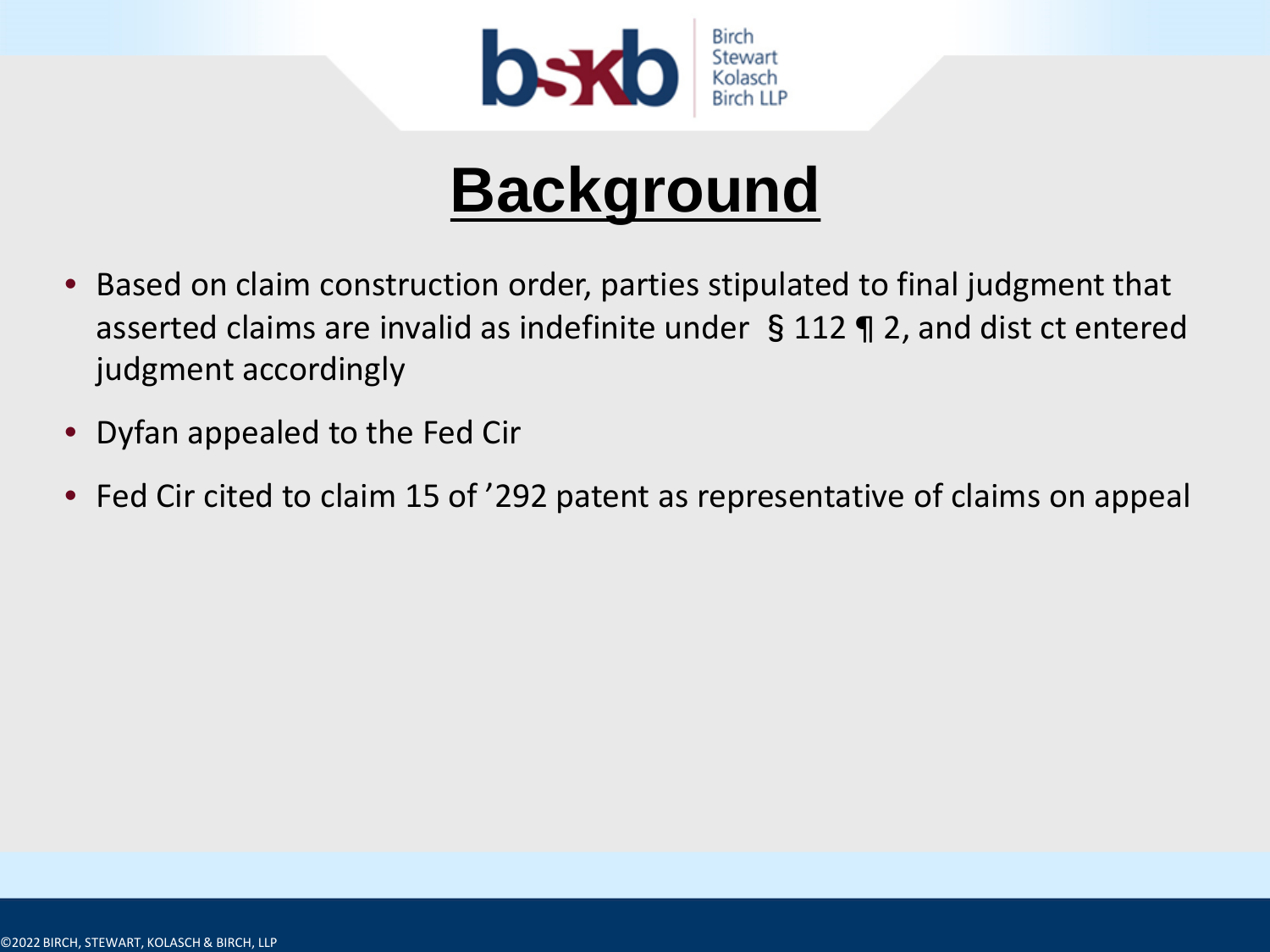

#### **Representative Claim**

15. A system, comprising:

a building…including:

a first broadcast short-range communications unit…configured to…broadcast…[a] first broadcast message[] *for intended receipt by a…mobile device[]*…

a second broadcast short-range communications unit…configured to…broadcast…[a] second broadcast message[] *for intended receipt by the…mobile device[]*…

*code configured to be executed by…the…mobile device[]*, the code, when executed, configured to…

receive an indication of a receipt…of…the first broadcast message[]…

in response to the indication of the receipt...of the…first broadcast message[]…[,] cause to be sent, from the…mobile device…over the Internet…[a] first message…

receive an indication of a receipt…of…the second broadcast message[]…

in response to the indication of the receipt...of the… second broadcast message[]…[,] cause to be sent, from the…mobile device…over the Internet…[a] second message…

at least one server that is configured to communicate with the…mobile device via the Internet…

#### *said code, when executed, further configured to:*

receive, from the…server…the first response message including the first location-relevant information,

in response to the receipt...of the first response message…[,] cause to be output, via the…mobile device, the first visual information based on the first location-relevant information,

receive, from the…server...the second response message including the second location-relevant message,

*after the first visual information is caused to be output...; after the…mobile device is moved in the building; and in response to the receipt, from the…server..., of the second response message...[,] cause to be output, via the…mobile device, the second visual information based on the second location-relevant information;*

(cont'd next slide)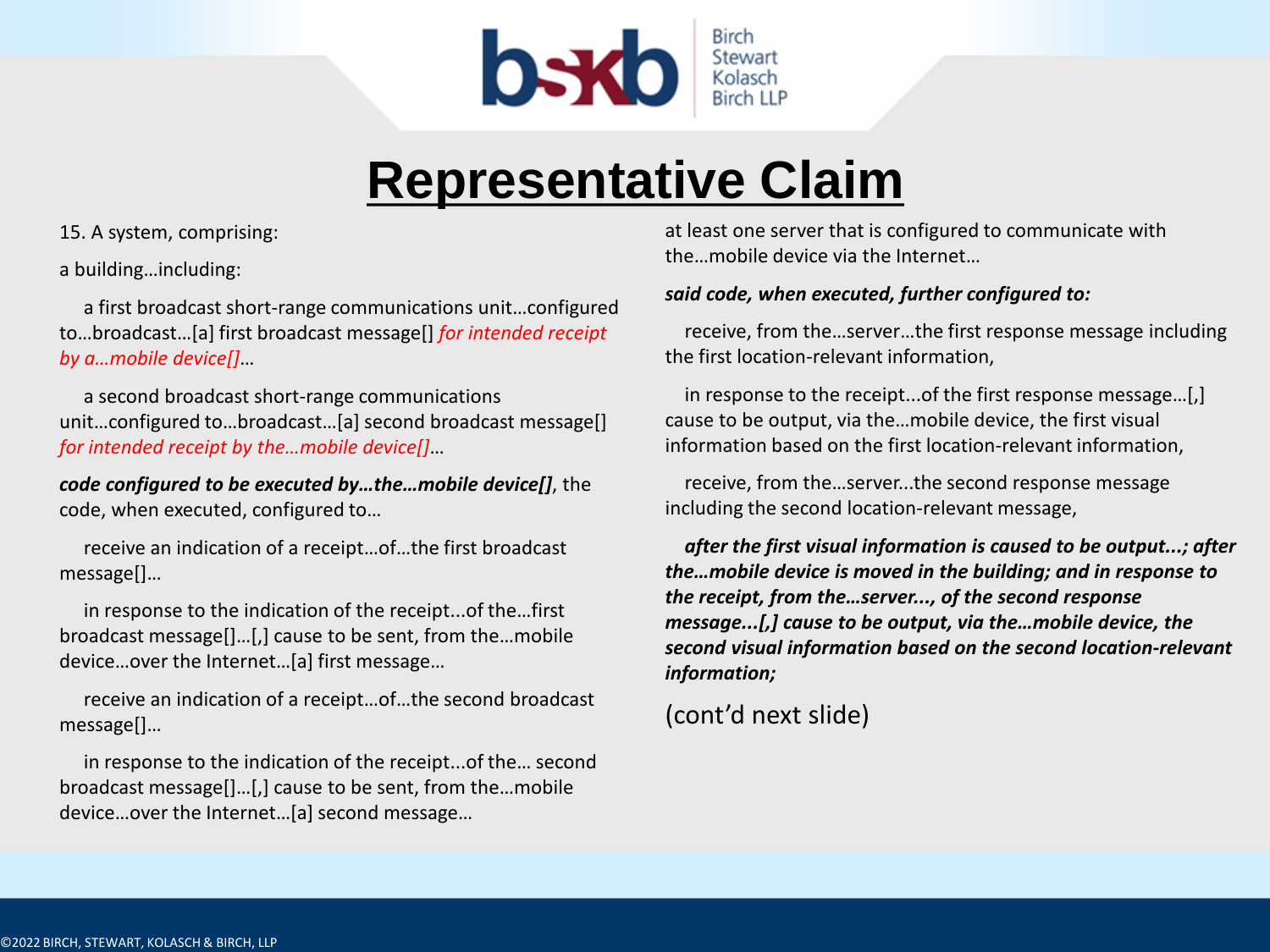

#### **Representative Claim**

(claim 15, cont'd)

*wherein the system is configured such that the first visual information is automatically caused to be output without requiring communication of the…first message with the first broadcast short-range communications unit after the receipt of the indication of the receipt of the…first broadcast messages, and the second visual information is automatically cause to be output without requiring communication of the…second message with the second broadcast short-range communications unit after the receipt of the indication of the receipt of the…second broadcast messages*.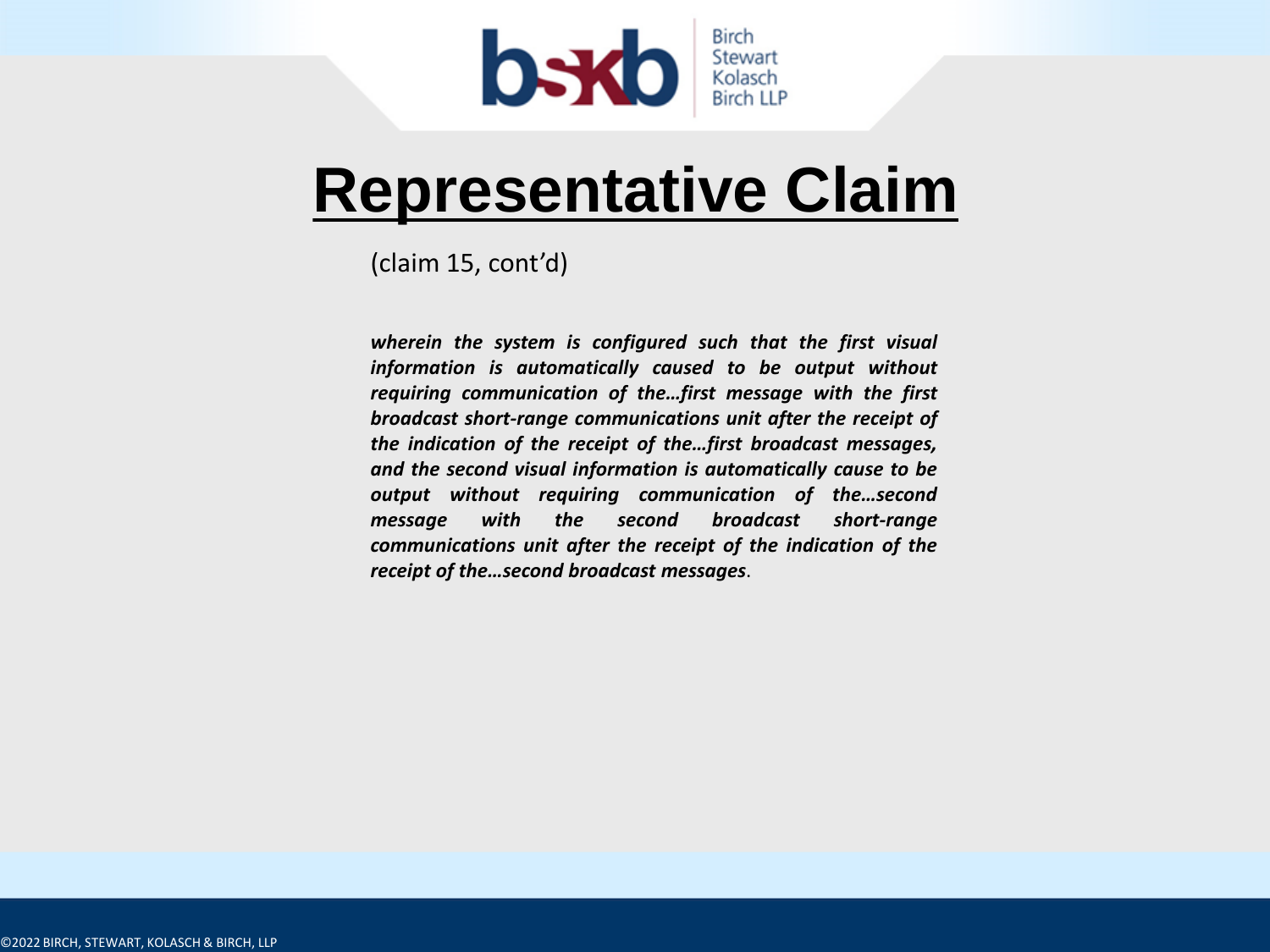

### **Federal Circuit**

- Appeal heard by Circuit Judges Lourie, Dyk, and Stoll
- Opinion by Circuit Judge Stoll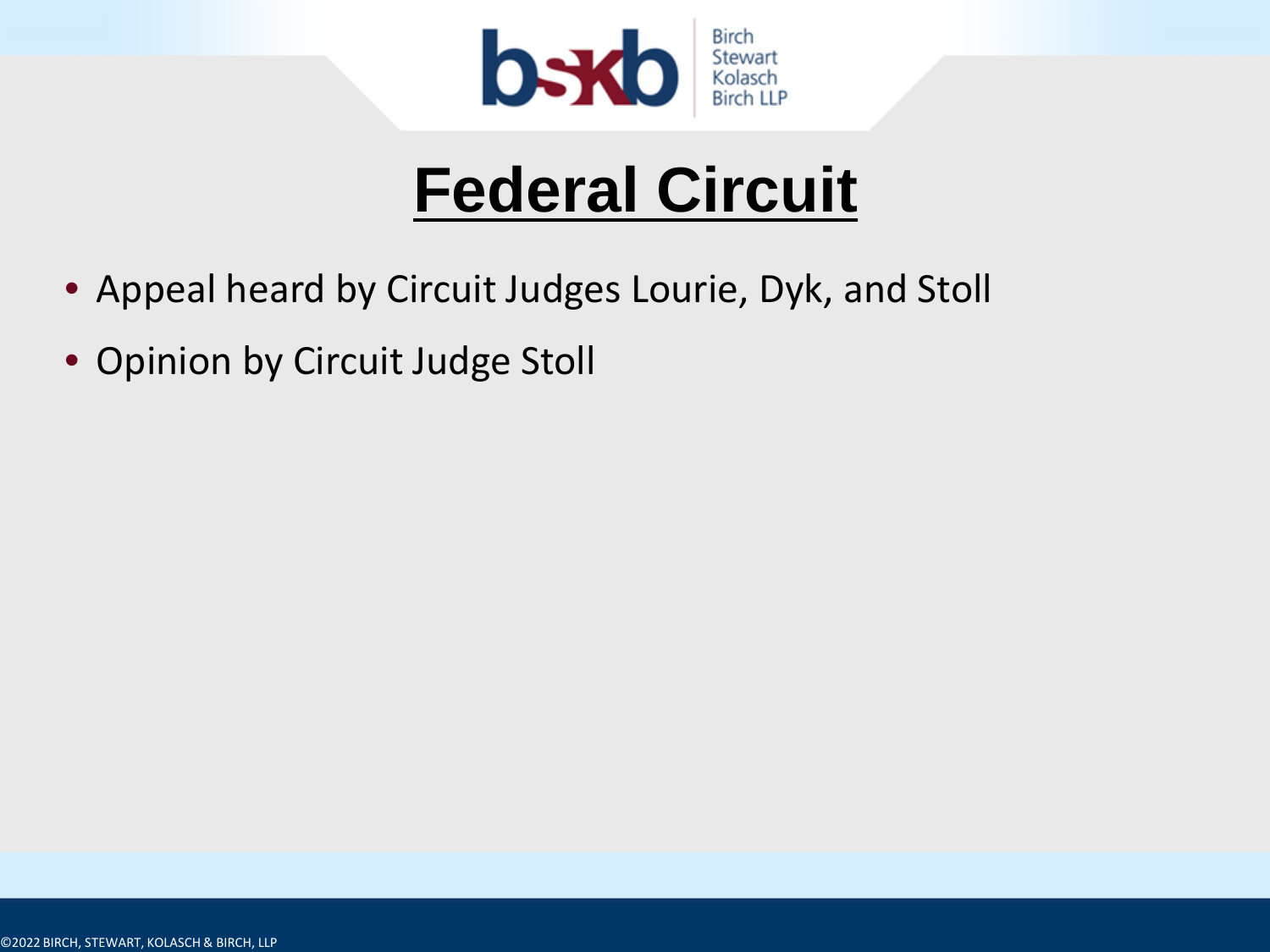

- Regarding questions of claim construction, including whether§112 ¶ 6 is invoked, Fed Cir reviews dist ct's determinations based on intrinsic evidence, as well as ultimate interpretation of patent claims, *de novo*
	- *Williamson v. Citrix Online, LLC*, 792 F.3d 1339, 1346 (Fed. Cir. 2015)
- If, in construing claims, dist ct makes underlying finding of fact based on extrinsic evidence, Fed Cir reviews such findings of fact for clear error (*id*.)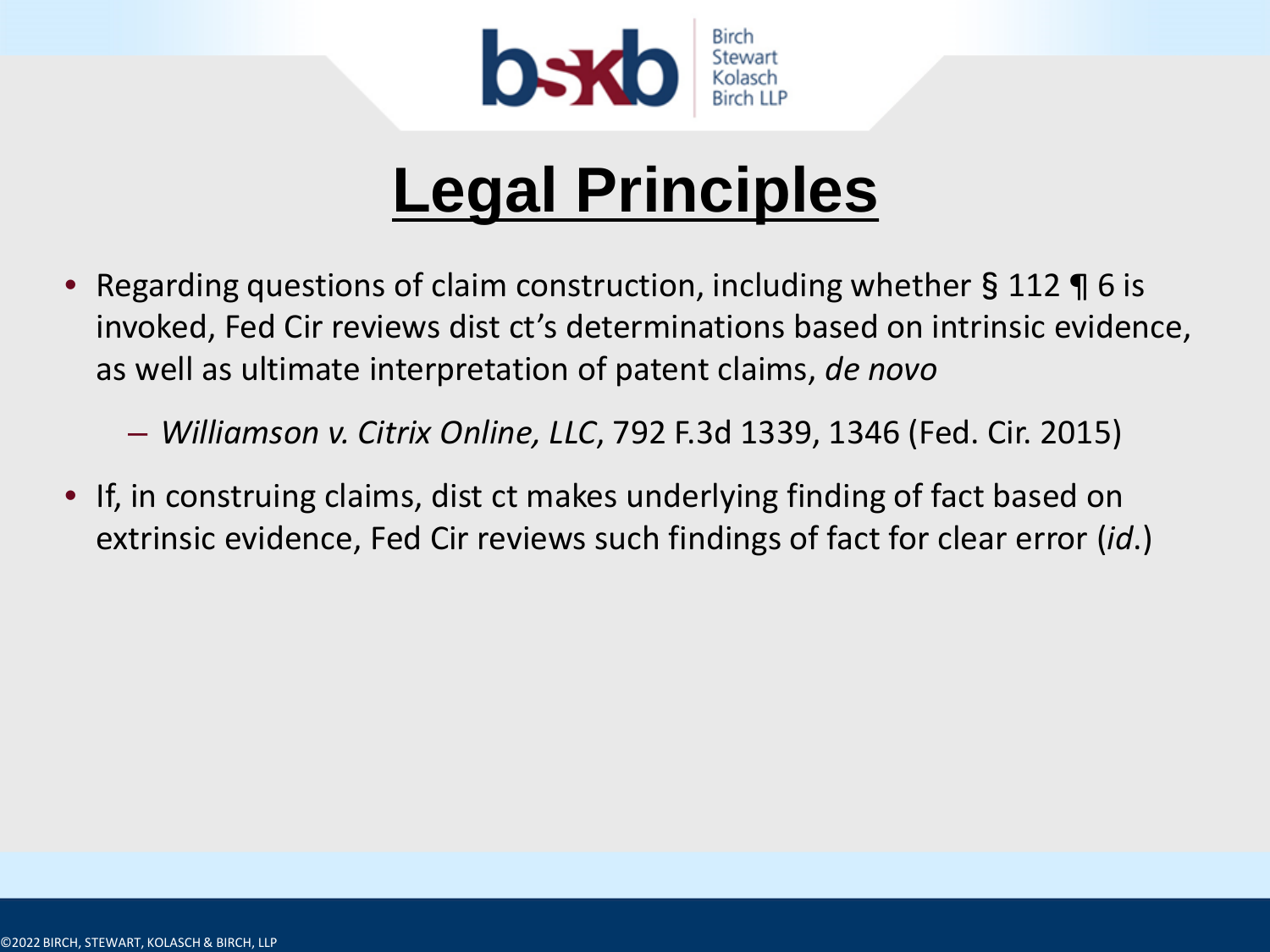

• Section 112 ¶ 6:

An element in a claim for a combination may be expressed as a means or step for performing a specified function without the recital of structure, material, or acts in support thereof, and such claim shall be construed to cover the corresponding structure, material, or acts described in the specification and equivalents thereof

- Overall means-plus-function analysis is 2-step process
	- 1. Determine whether claim limitation is drafted in MPF format
	- 2. If determined to be MPF format, determine what structure (if any) disclosed in the spec corresponds to the claimed function
- In  $1<sup>st</sup>$  step, court must construe the limitation to determine whether it connotes sufficiently definite structure to person of ordinary skill in the art (POSITA)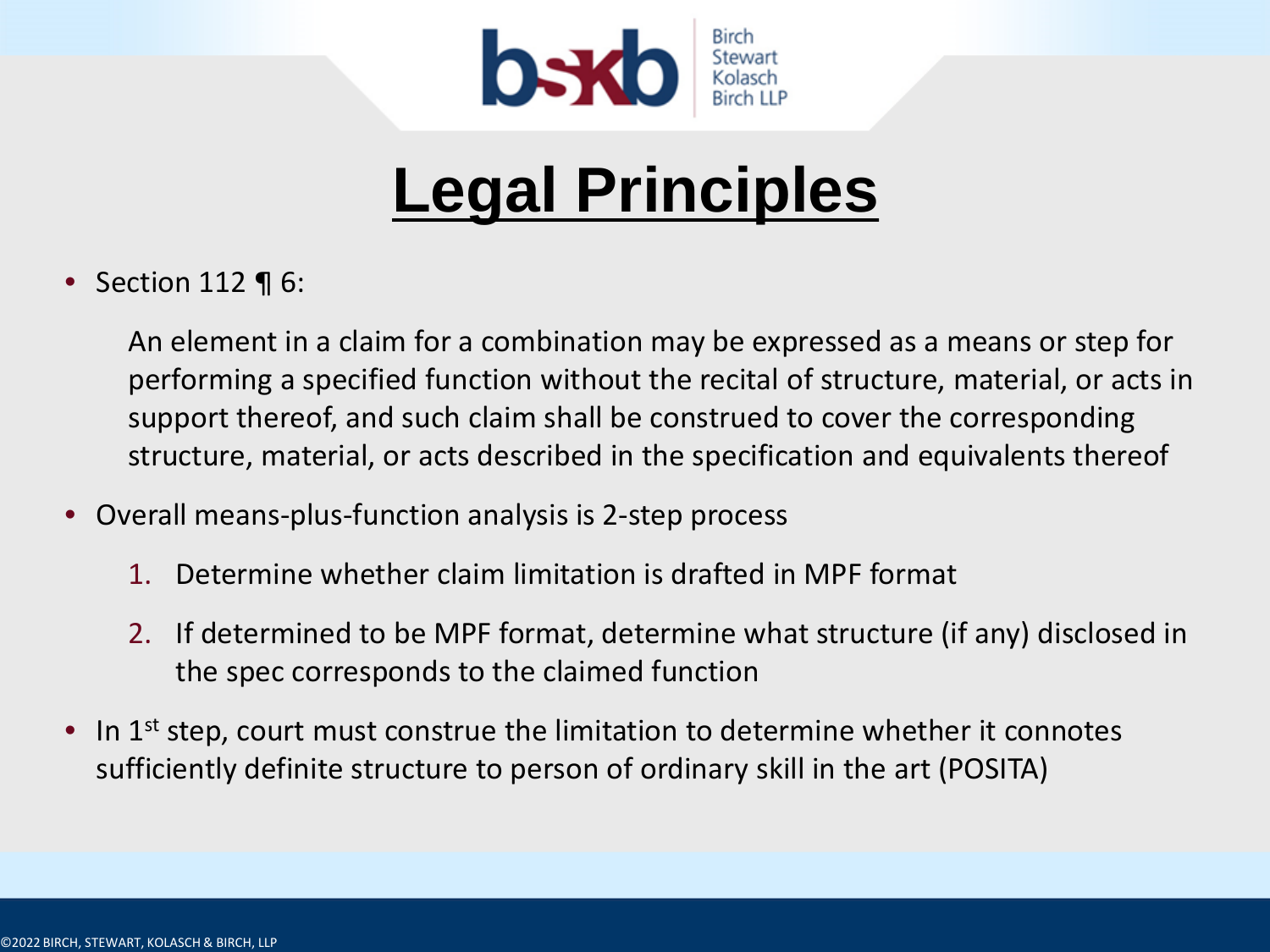

- Because invoking §112 ¶ 6 is typically a choice left to claim drafter, it is presumed in 1<sup>st</sup> step that the limitation is subject to  $\S$  112 ¶ 6 when the claim language includes "means"
- The inverse is also true the limitation is presumed not drafted in MPF format in absence of "means"
- Presumption can be overcome if challenger demonstrates that the claim fails to recite sufficiently definite structure
- Test is "whether the word of the claim are understood by persons of ordinary skill in the art to have a sufficiently definite meaning as the name of the structure" – *Williamson,* 792 F.3d at 1348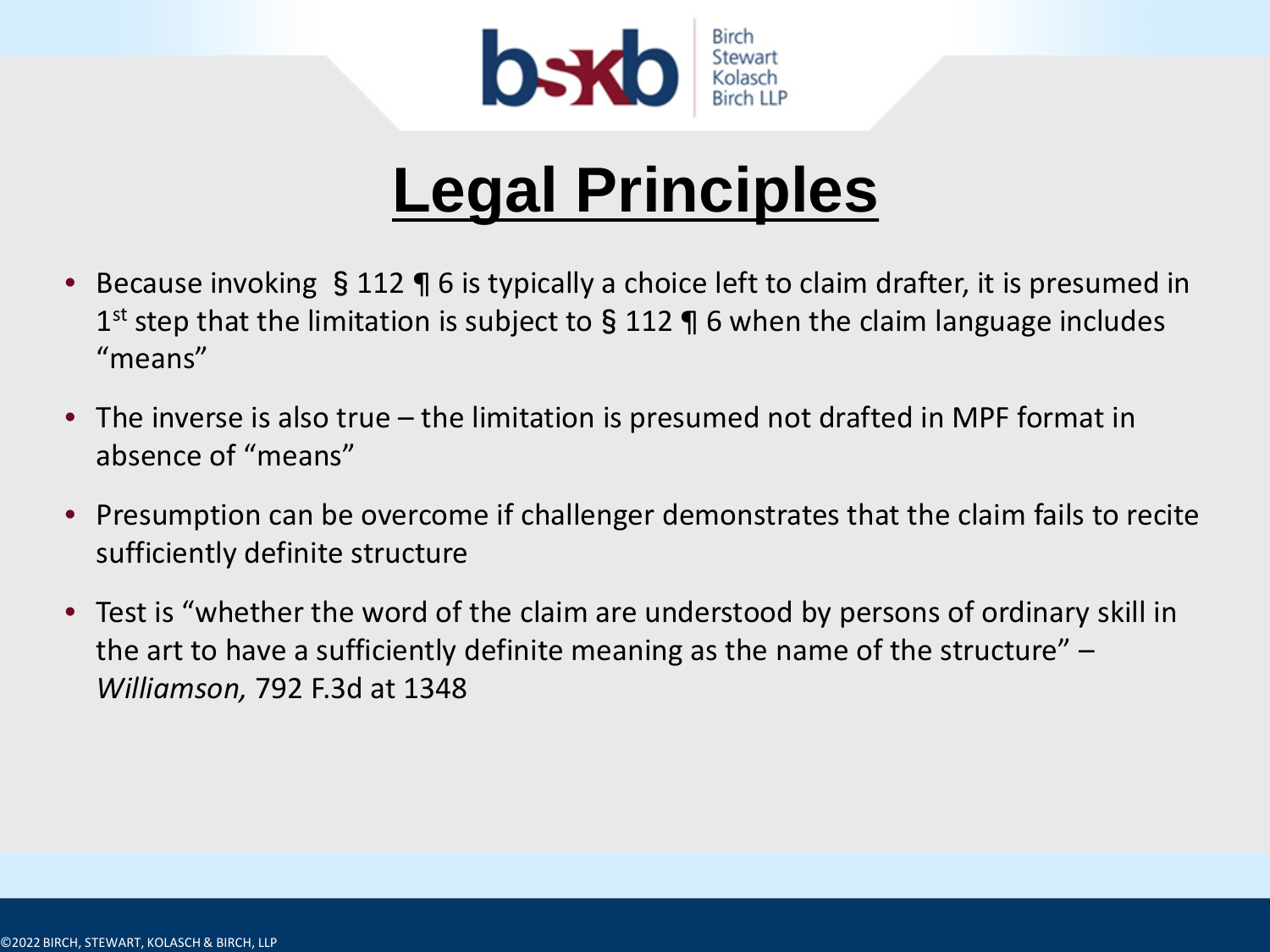

- In this inquiry, evidence can be informative, but since the inquiry turns on the understanding of a POSITA, the court will often look to extrinsic evidence (e.g., expert testimony)
- Claim terms "need not connote a single, specific structure," and may instead "describe a class of structures" and still recite "sufficiently definite structure" to no invoke §112 ¶ 6 – *Apple, Inc. v. Motorola, Inc.*, 757 F.3d 1286, 1300 (Fed. Cir. 2014)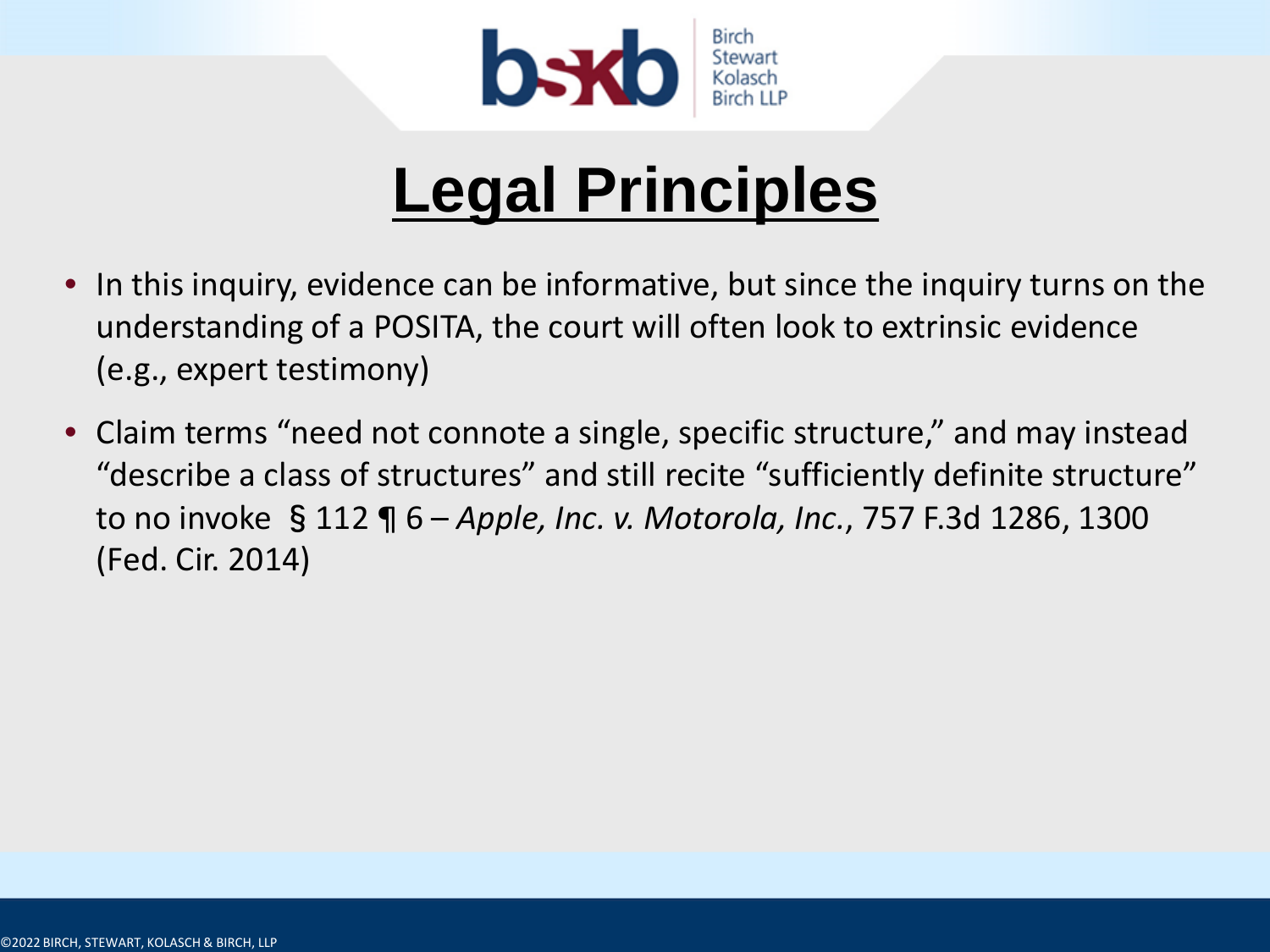

- In cases where it's clear the claim term itself connotes some structure to POSITA, the presumption §112 ¶ 6 doesn't apply is determinative in absence of "more compelling evidence of the understanding of one of ordinary skill in the art" – *Apex Inc. v. Raritan Computer, Inc.*, 325 F.3d 1364, 1373 (Fed. Cir. 2003)
	- In *Apex*, Fed Cir found term "circuit" by itself connotes *some* structure
	- Despite expert testimony that "circuit" would have been "understood by one of ordinary skill in the art as a very broad term," Raritan failed to show by preponderance of evidence that POSITA believes the term doesn't connote sufficient structure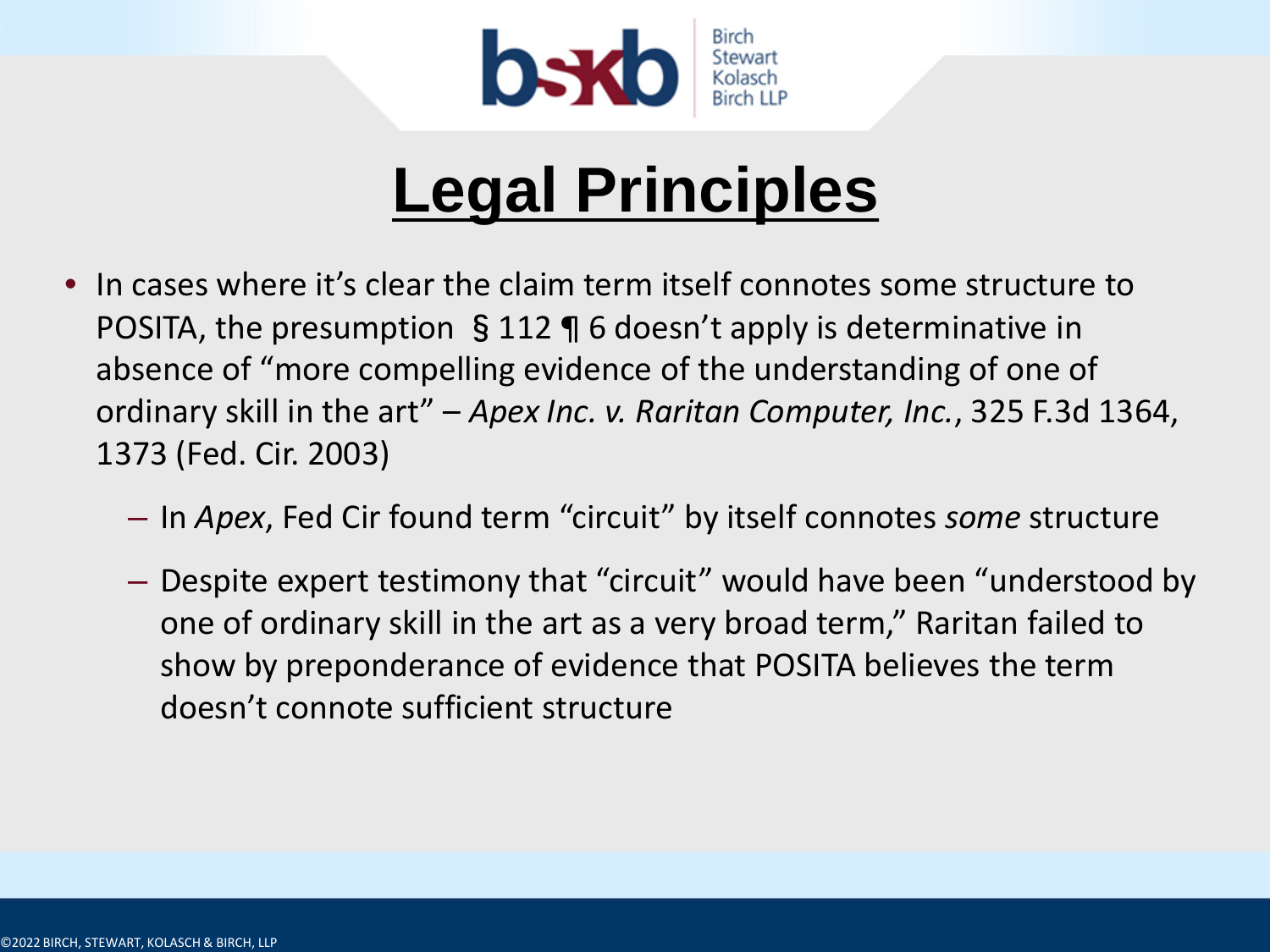

"said code, when executed, further configured to . . .

after the first visual information is caused to be output based on the first location-relevant information; after the at least one mobile device is moved in the building; and in response to the receipt, from the at least one server and via the second wireless communications protocol, of the second response message including the second location-relevant information: *cause to be output*, via the at least one mobile device, the second *visual information* based on the second location-relevant information . . . ."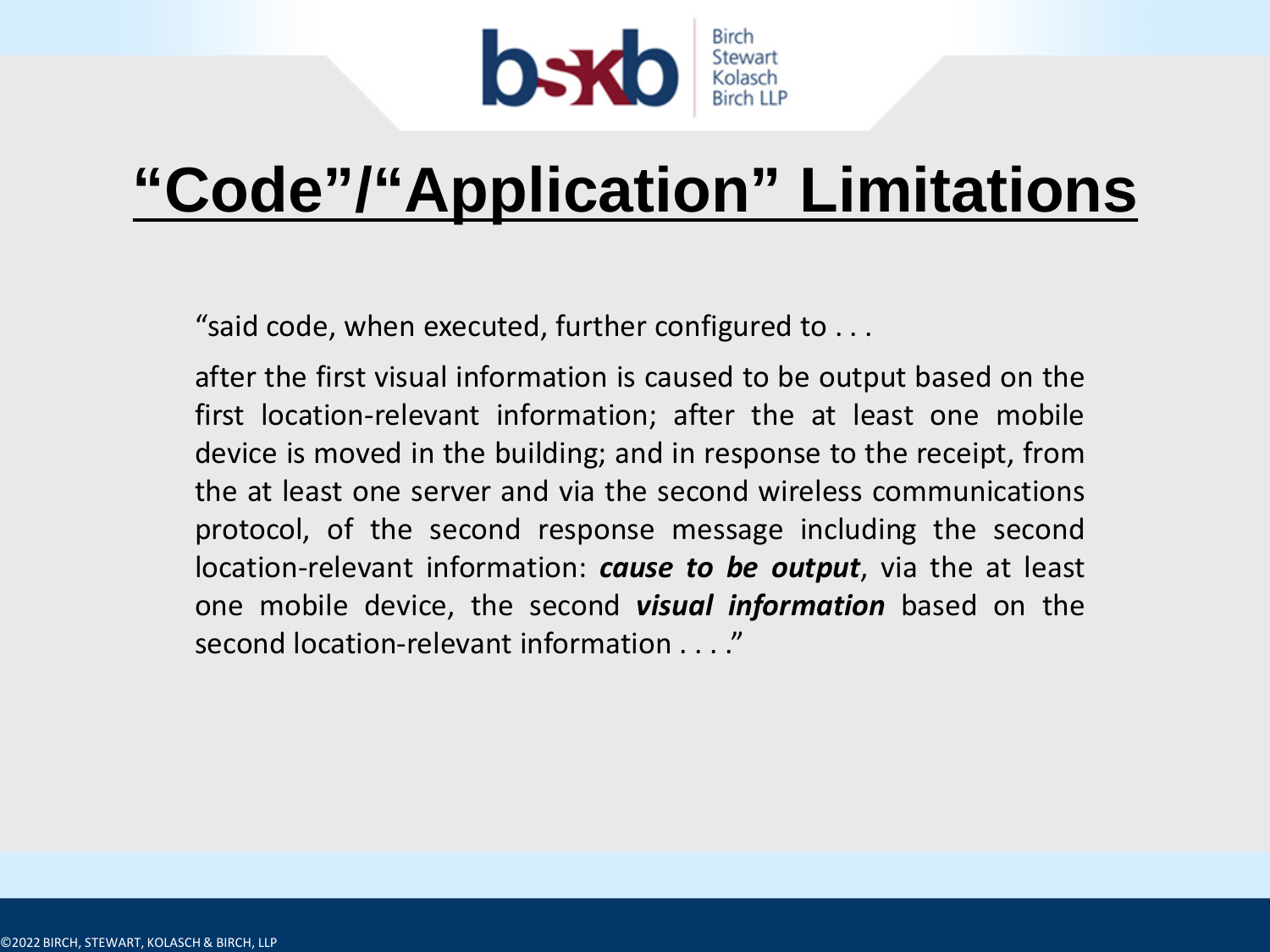

- Applying the above principles to this case, the Fed Cir found that 2-step MPF analysis ends at  $1^{st}$  inquiry, i.e., "application"/"code" limitations are not drafted in MPF format
- Since "means" doesn't appear in claims, burden imposed on Target to show by preponderance of evidence that POSITA would not have understood these limitations to connote sufficient structure in light of the claims as a whole
- In concluding Target met this burden, dist ct erred by ignoring key evidence unrebutted deposition testimony by Target's own expert Dr. Goldberg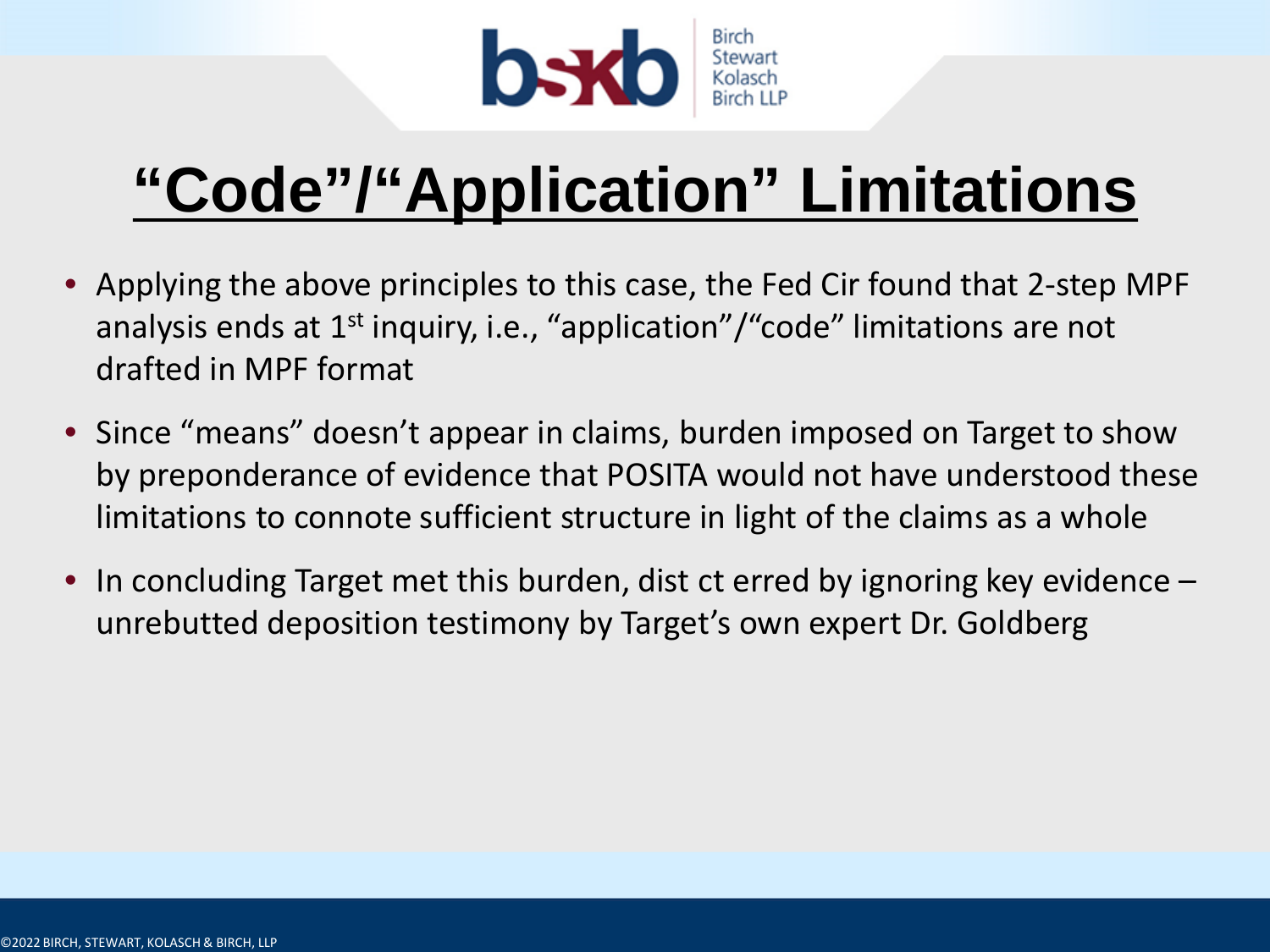

- Dr. Goldberg testified that "application" is term of art that a POSITA would have understood as particular structure
	- "Application" would have been understood to mean "computer program intended to provide some service to a user"
	- Developers could have selected existing "off-the-shelf software" to perform specific services and functions
- Dr. Goldberg also testified that POSITAs would have understood "code," when coupled with language describing its operation, here connotes structure
	- POSITA would understand "code" is "a bunch of software instructions"
	- POSITA would have known that claimed function of displaying information could be implemented using "off-the-shelf" code or applications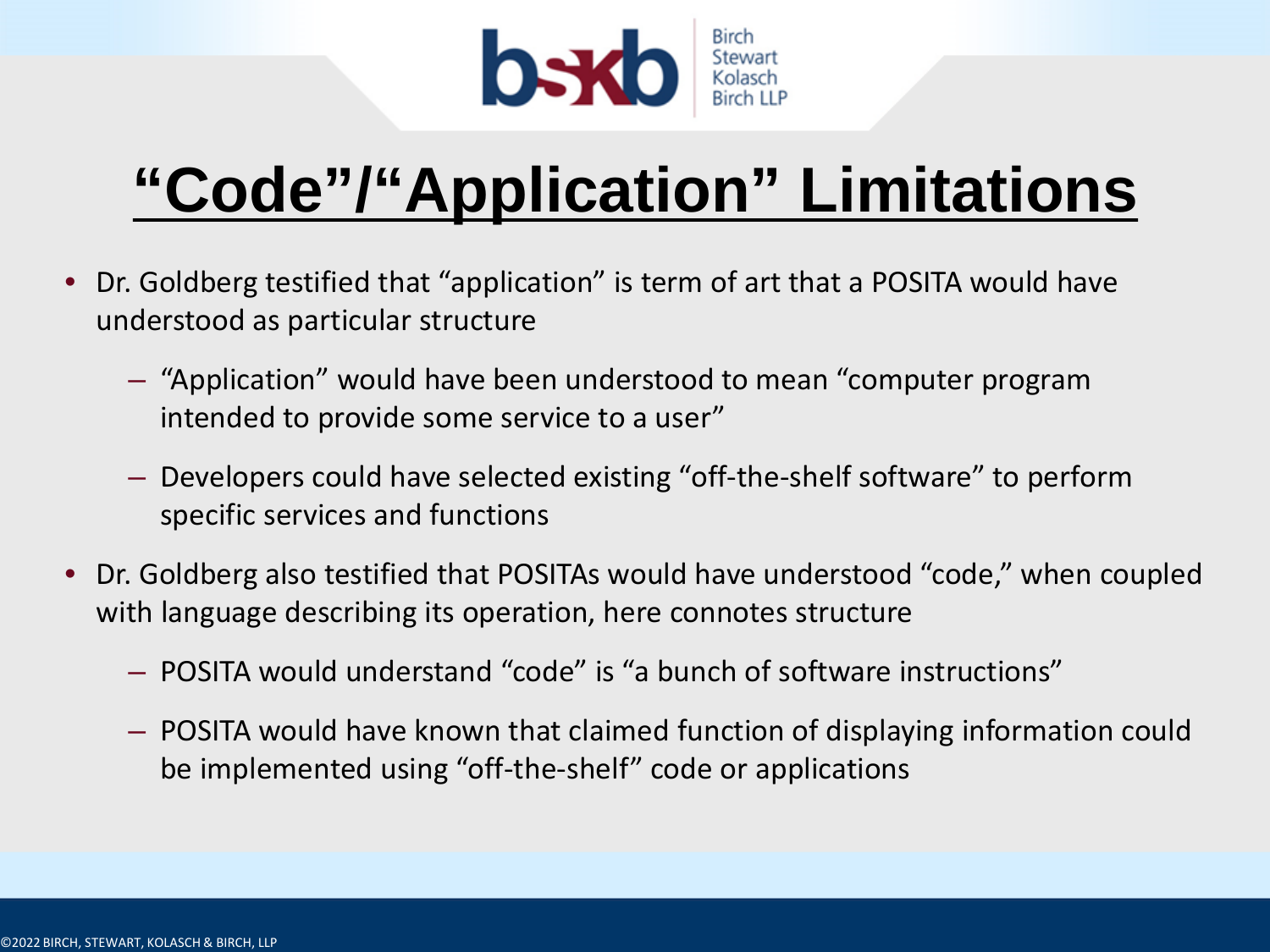

- None of Dr. Goldberg's testimony is rebutted
- This testimony thus demonstrates that, contrary to dist ct's assertion, "code"/ "application" limitations do not recite "purely functional language," but instead connote a class of structures to POSITA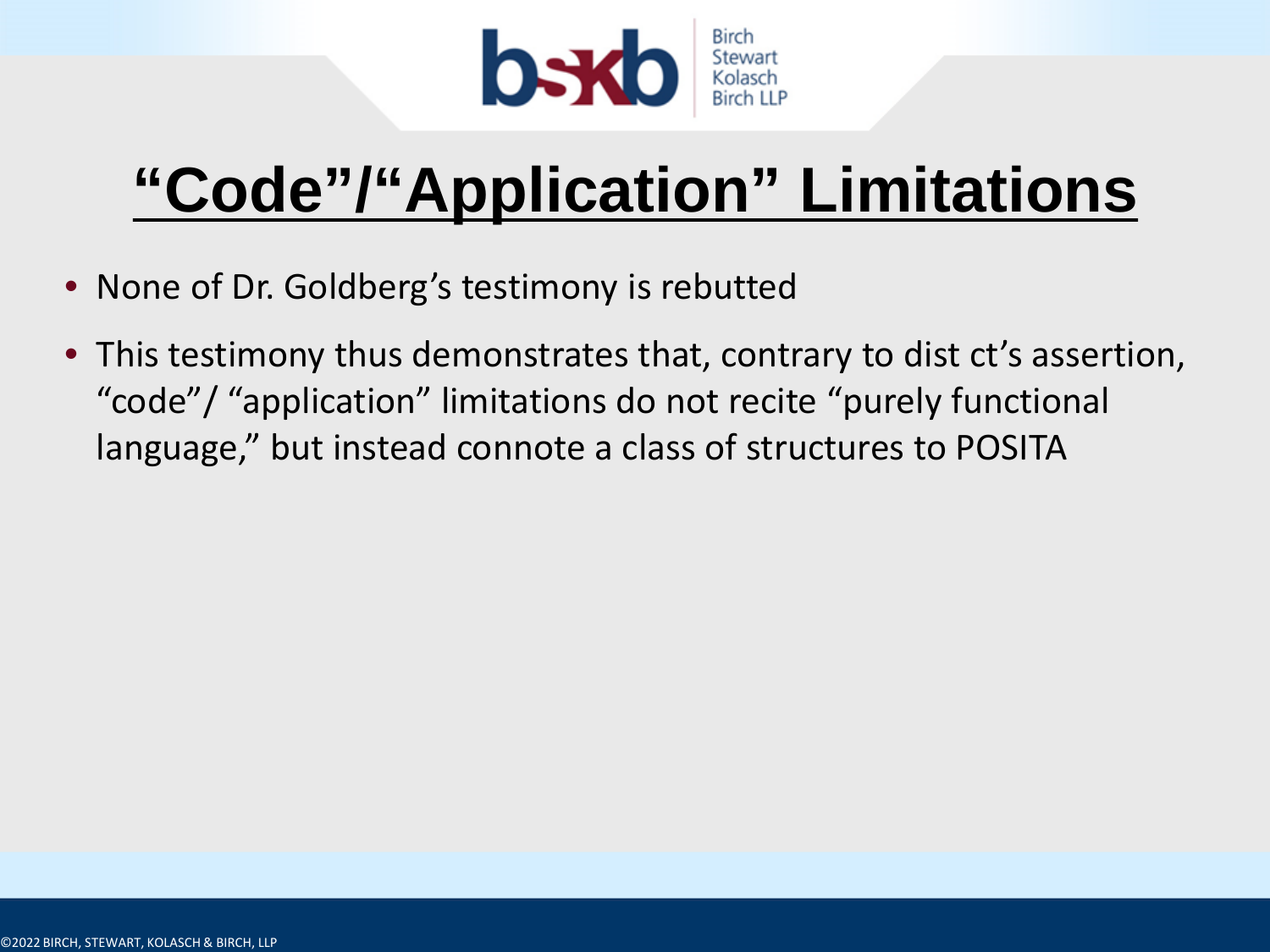

- Dist ct erred by not following Fed Cir's recent decision in *Zeroclick, LLC v. Apple Inc.*, F.3d 1003 (Fed. Cir. 2018)
	- In *Zeroclick*, Fed Cir reversed dist ct's determination that claim limitations "program" and "user interface code" invoked §112 ¶ 6
	- Dist ct erred in "not giving effect to the unrebutted presumption against the application of §112, ¶ 6
	- Limitations were references to conventional program or code "existing in [the] prior art at the time of the invention[]"; they weren't used as "generic terms or black box recitations of structure or abstractions"
	- Dist ct made no pertinent finding to support conclusion that "user interface" or "code" were used "in common parlance as substitute for 'means'"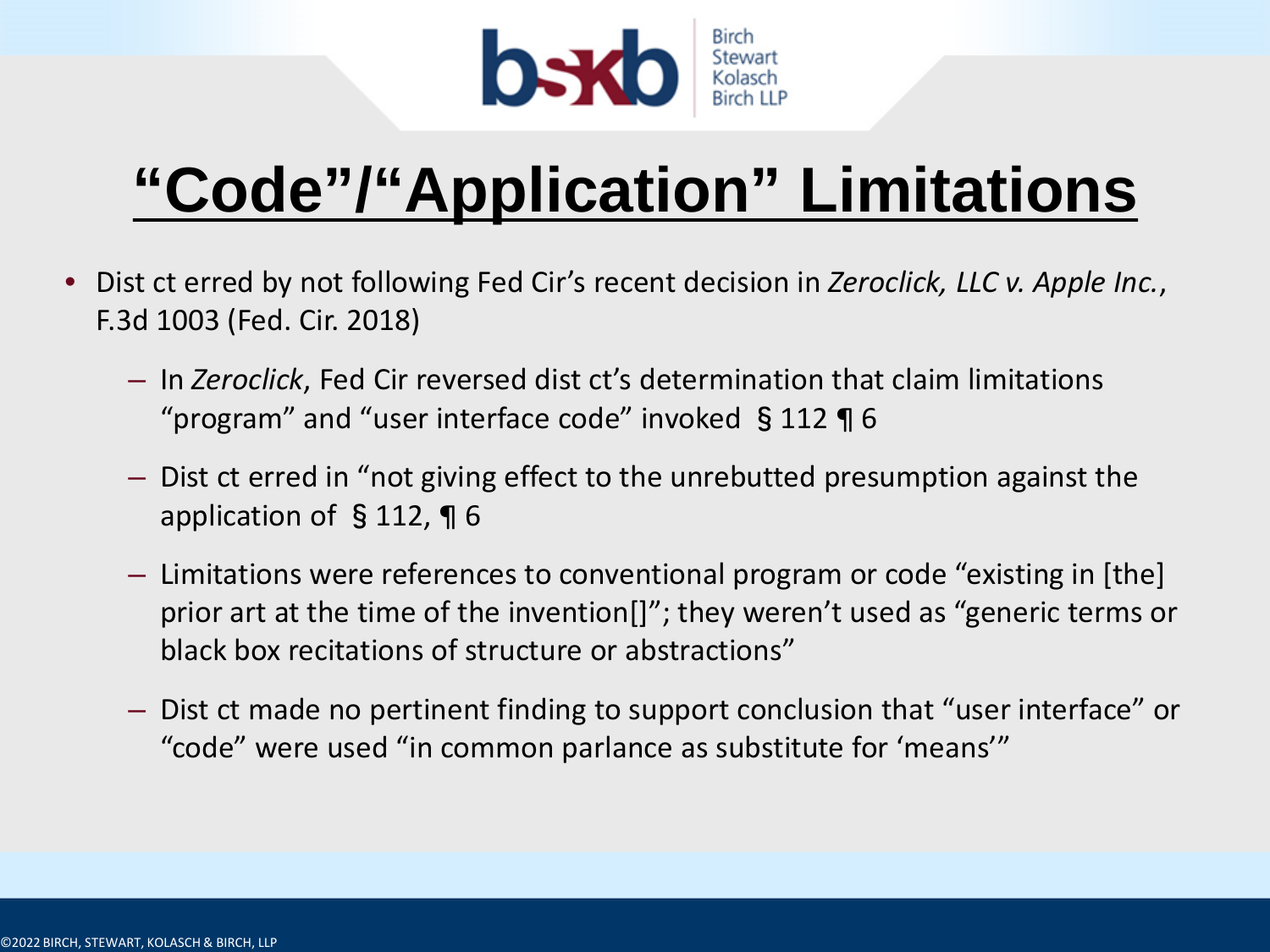

- Same rationale applies here, esp in view of Dr. Goldberg's unrebutted testimony that "code" and "application" would have connoted structure, and given availability of offthe-shelf code to perform recited functions
- Unlike mechanical arts, the specific structure of software code and applications is partly defined by its function
- Court can look beyond initial "code" or "application" term to the functional language to see if a person of ordinary skill in the art would have understood the claim limitations as a whole to connote sufficiently definite structure
- "[W]hen the structure-connoting term…is coupled with a description of the [term's] operations, sufficient structural meaning generally will be conveyed to persons of ordinary skill in the art, and §112 ¶ 6 presumptively will not apply"
	- *Apple v. Motorola*, 757 F.3d at 1298-99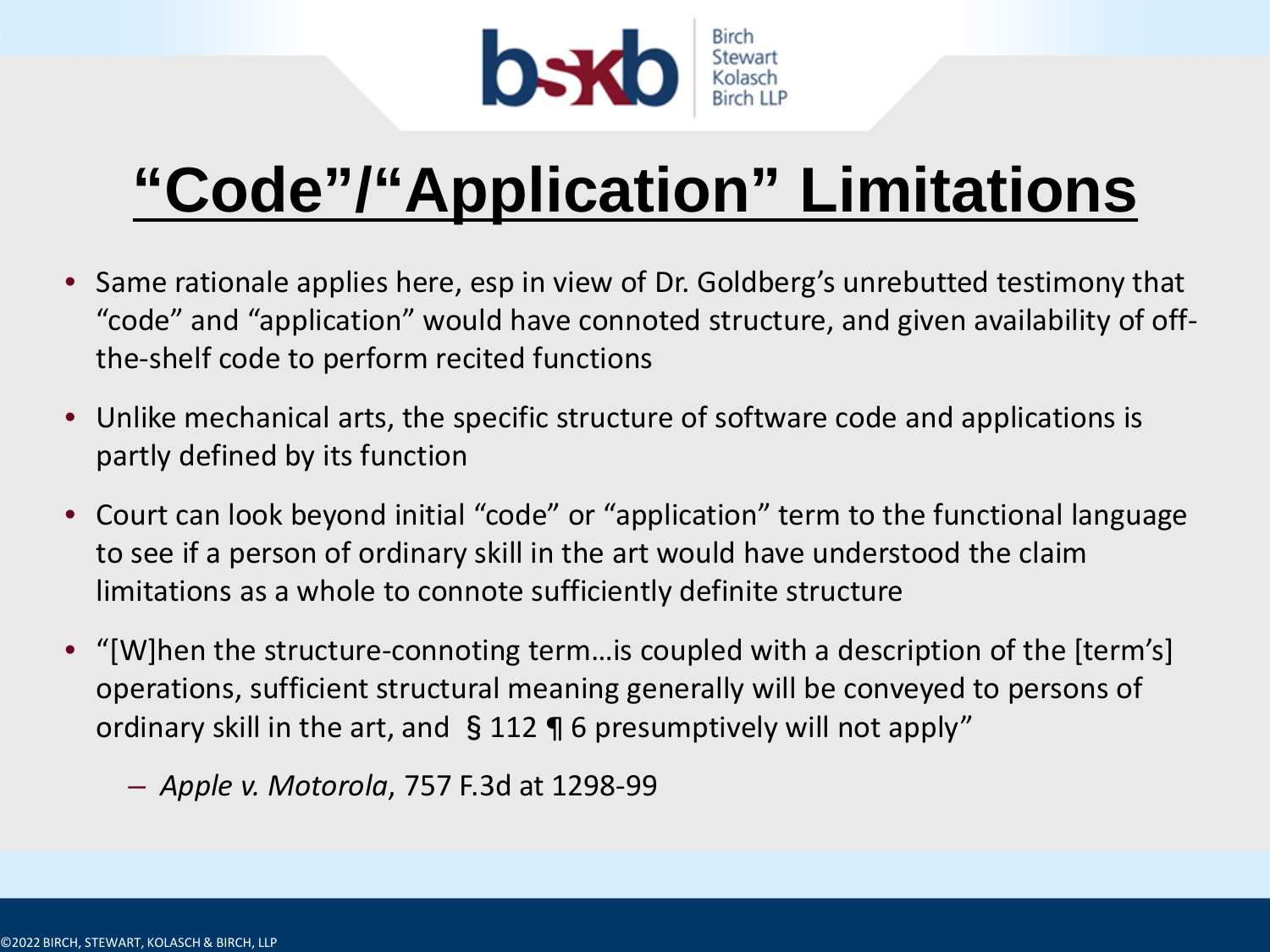

- In this analysis, the Fed Cir characterizes the relevant function as merely displaying information
- Ignores other language indicating *when* the information is to be displayed (i.e., "after the first visual information is caused to be output…," "after the at least one mobile device is moved…," "in response to the receipt…of the second response message…"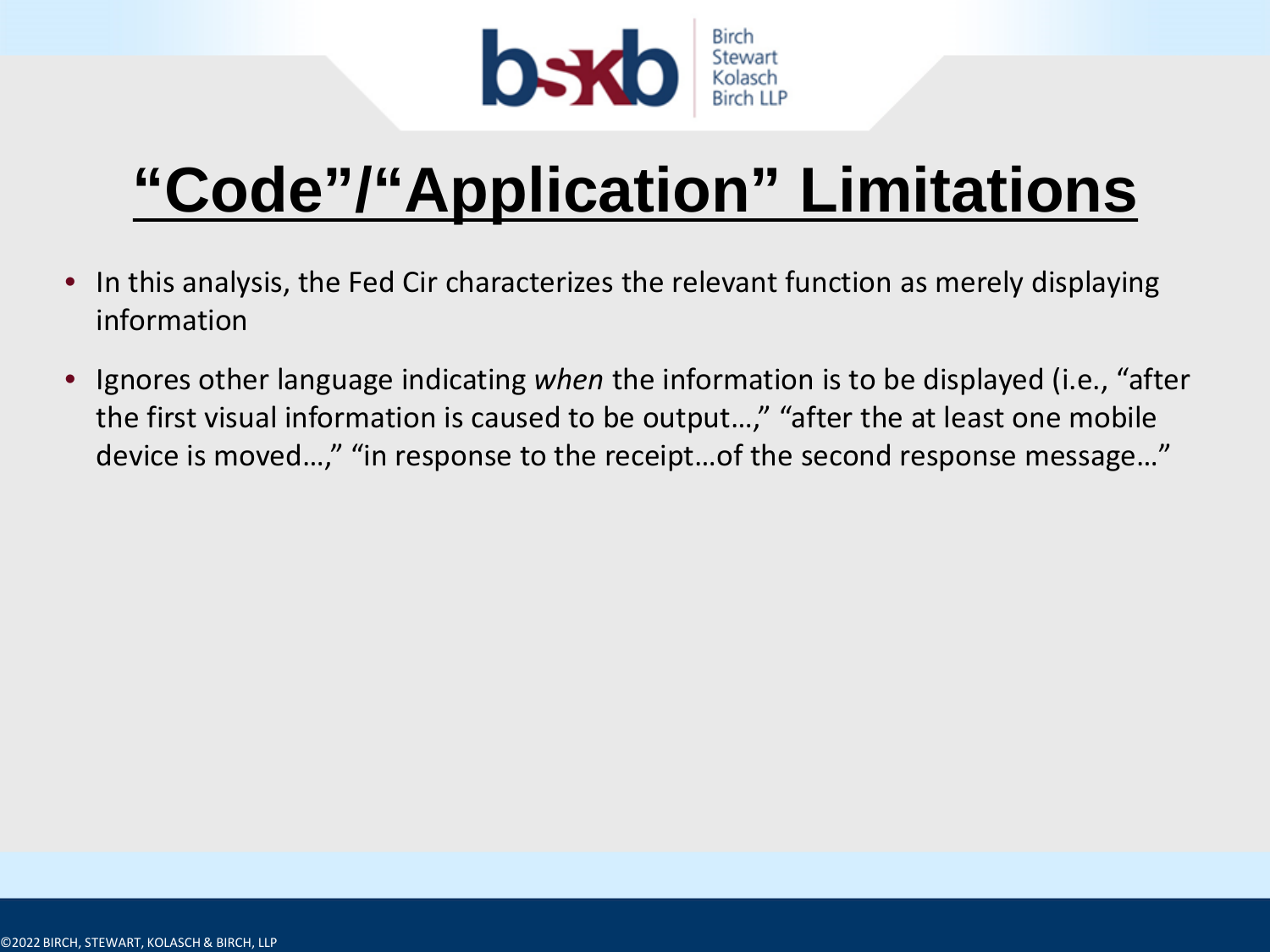

#### **"System" Limitation**

"wherein the system is configured such that the first visual information is automatically caused to be output without requiring communication of the at least one first message with the first broadcast short-range communications unit after the receipt of the indication of the receipt of the one or more first broadcast messages, and the second visual information is automatically cause to be output without requiring communication of the at least second message with the second broadcast shortrange communications unit after the receipt of the indication of the receipt of the one or more second broadcast messages."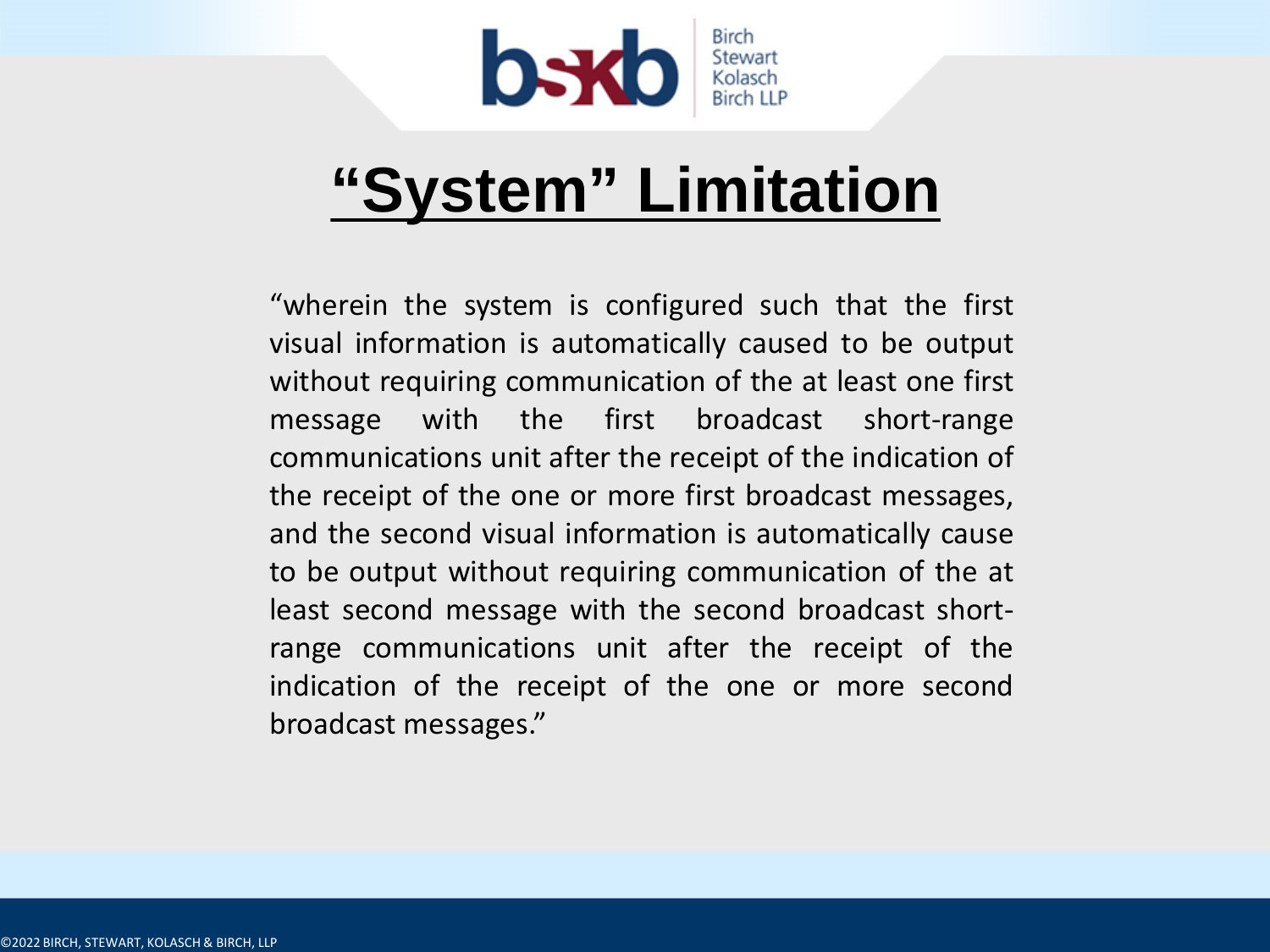

#### **"System" Limitation**

- It's presumed §112 ¶ 6 does not apply since limitation doesn't recite "means"
- Target didn't satisfy burden of demonstrating by preponderance of evidence that "system" limitation fails to recite sufficiently definite structure
- Both Target and dist ct suggest that "'system may be a nonce word" used as substitute for "means"
- Fed Cir agrees that, in a vacuum, "system" may well be a nonce term
- However, in this case, "system" in the wherein clause derives antecedent basis from the "system" in the preamble, which is defined by claim to include specified structure (including a building,  $1^{st}$  and  $2^{nd}$  broadcast short-range comm's units, code, at least one server)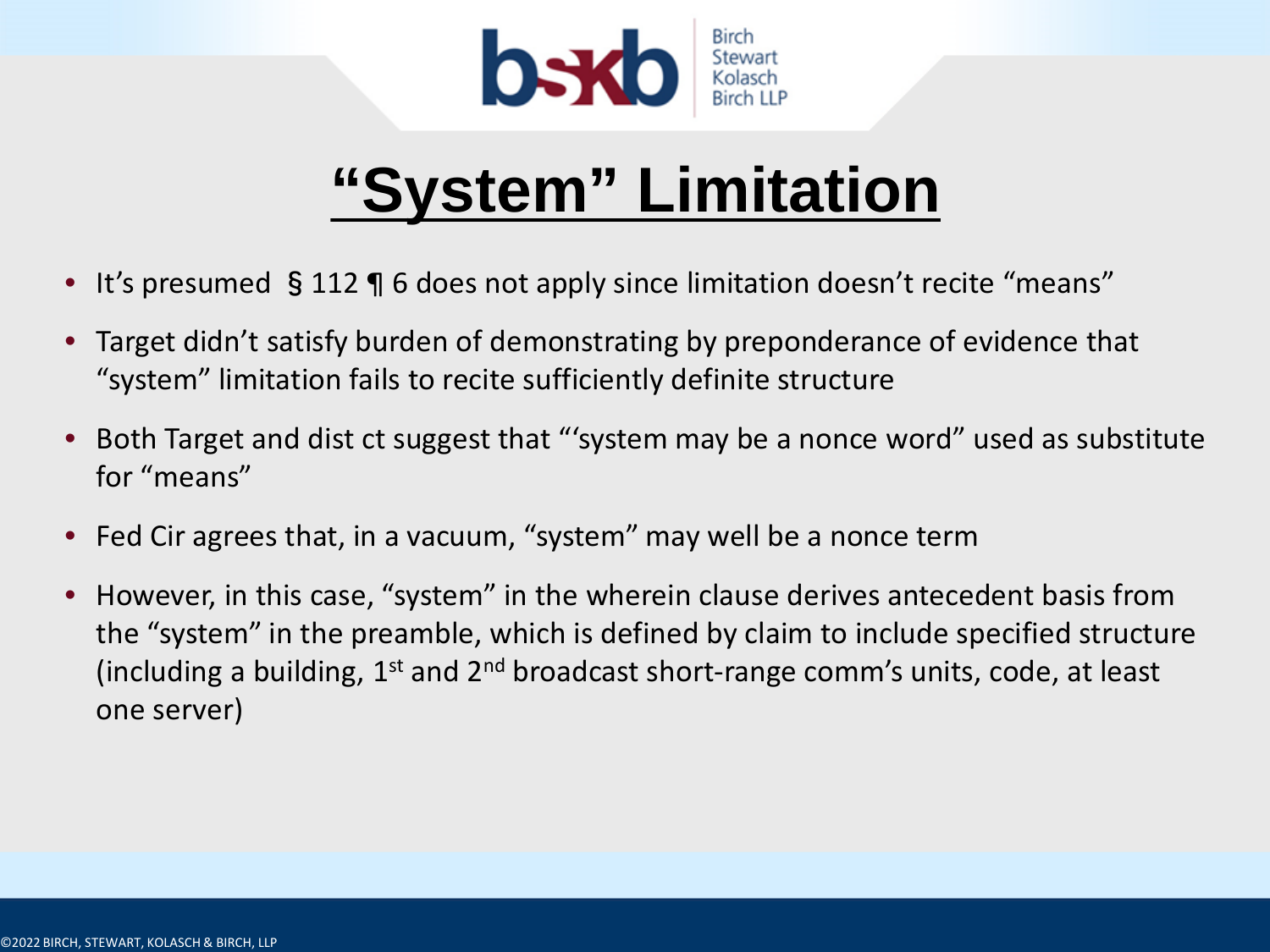

#### **"System" Limitation**

- Target and dist ct assert, even if "system" connotes structure, claims don't specify which components perform the recited function, and thus it's possible that "an unspecified black box" performs the function
- However, preceding claim limitations make clear the "code" causes the output of visual information based on "location-relevant information"
- While the wherein clause does not expressly refer to the previously recited "code," it references specific functions defined or introduced in the code limitations
- This demonstrates that it is the claimed "code" that performs the function of the wherein clause
- For reasons explained above, "code" connotes sufficiently definite structure to POSITA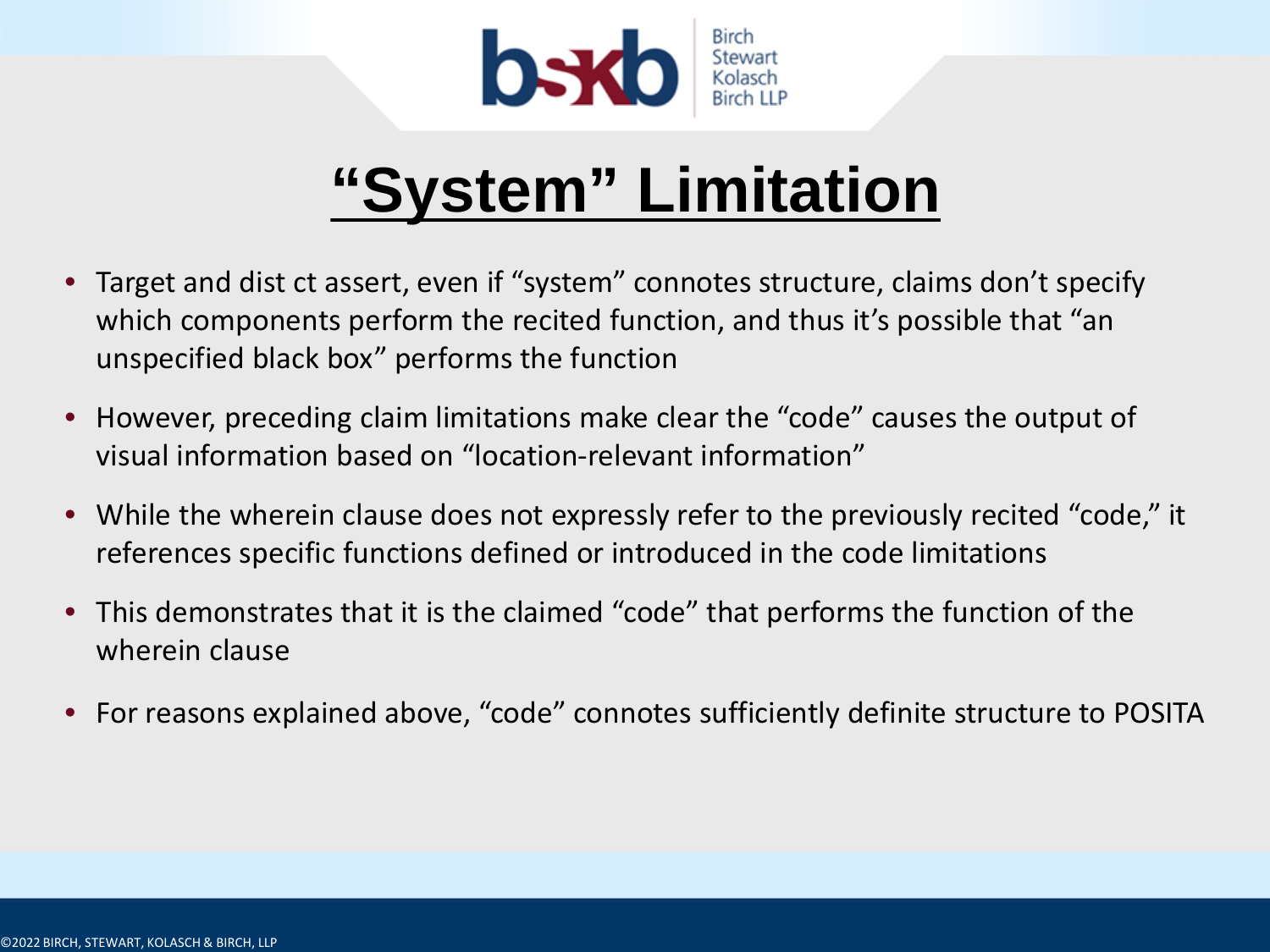

## **Conclusion**

- Fed Cir: "We recognize that the asserted claims are not models of clarity, but poor claim drafting does not allow courts to bypass the presumption that a claim does not invoke §112 ¶ 6 in the absence of the word "means." Nor does it relieve the courts of their duty to evaluate whether that presumption has been overcome."
- **Reversed and Remanded**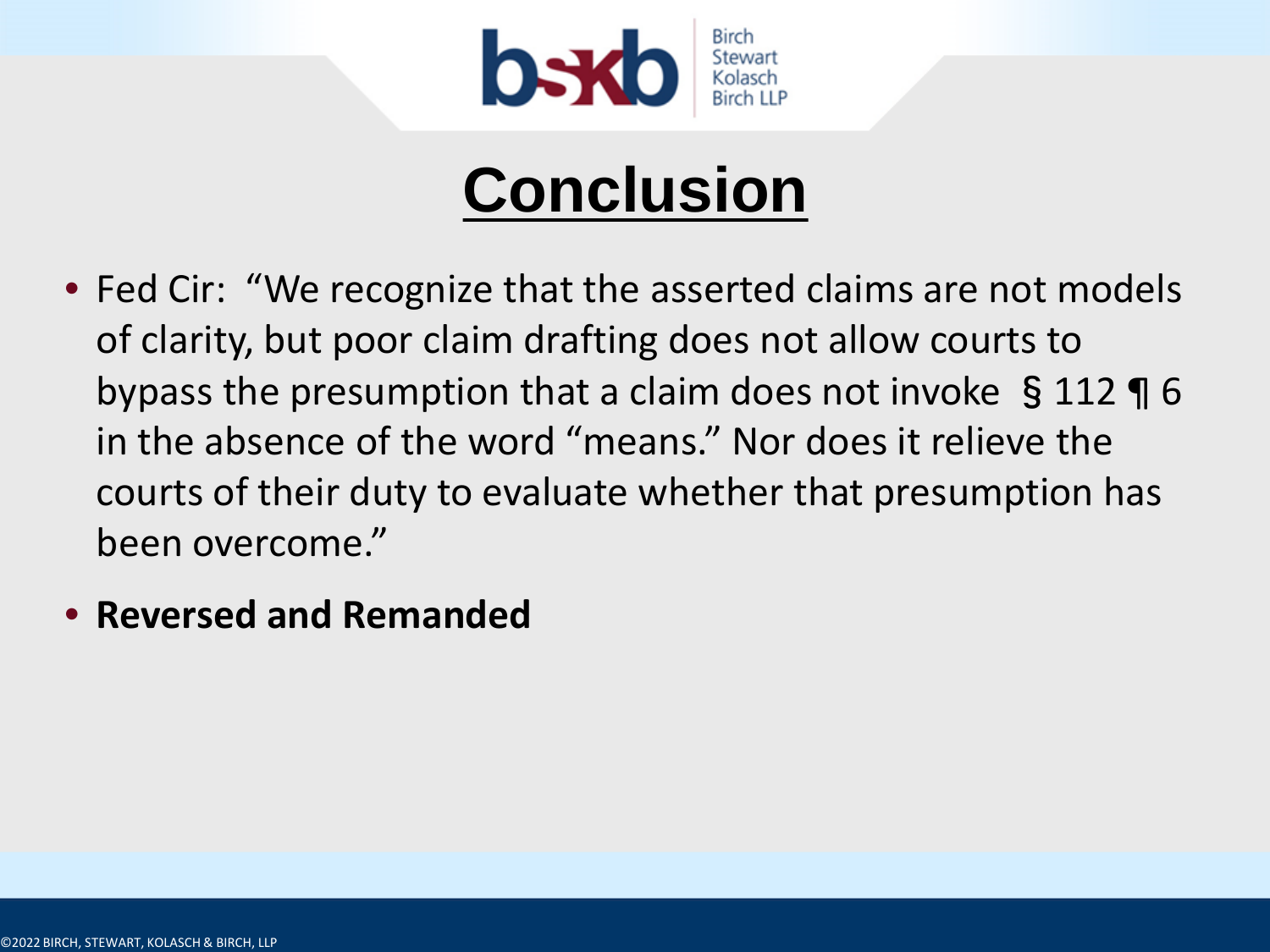

- If patentee's term connotes *any* structure, no matter how general, the burden is much higher on the other party to show that §112(f) applies
	- "code," "application," "circuit" connote *some* structure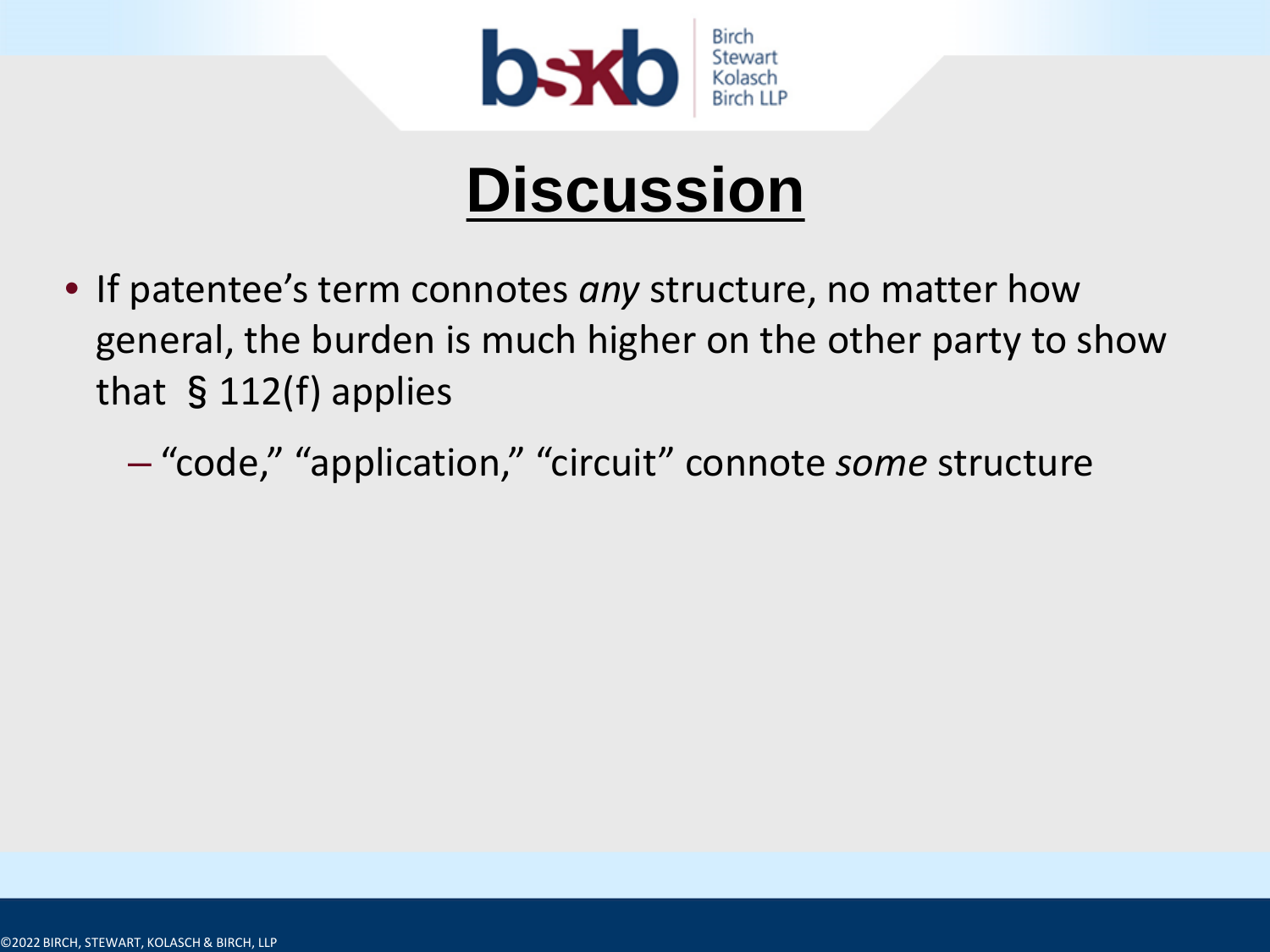

- This holding seems to go a step beyond *Zeroclick* as to "code" limitations
- *Zeroclick* involved the following claims:

#### 2. A **graphical user interface (GUI)**, which may **comprise an update of an existing program**…,

wherein, said existing program is any program that can operate movement of the pointer over a screen and has one or more functions operated by one or more other methods apart from said two step method,

wherein said GUI executes one or more functions within the GUI by the completion of the following said two step method:

first said pointer is immediately adjacent or passes within a control area, …

second by the completion of a subsequent movement of said pointer...generates a click event, thereby triggering one or more functions within the GUI.

19. A device capable of executing software comprising: a touch-sensitive screen…

a **processor** connected to the touch-sensitive screen…

#### executable **user interface code stored in a memory connected to the processor**

#### the **user interface code executable by the processor**;

the user interface code being configured to detect one or more locations touched…without requiring the exertion of pressure and determine therefrom a selected operation; and

…to cause one or more selected operations, which includes one of the functions unavailable to the user interface code of the device, to deactivate while the user's finger is touching one or more locations of the screen.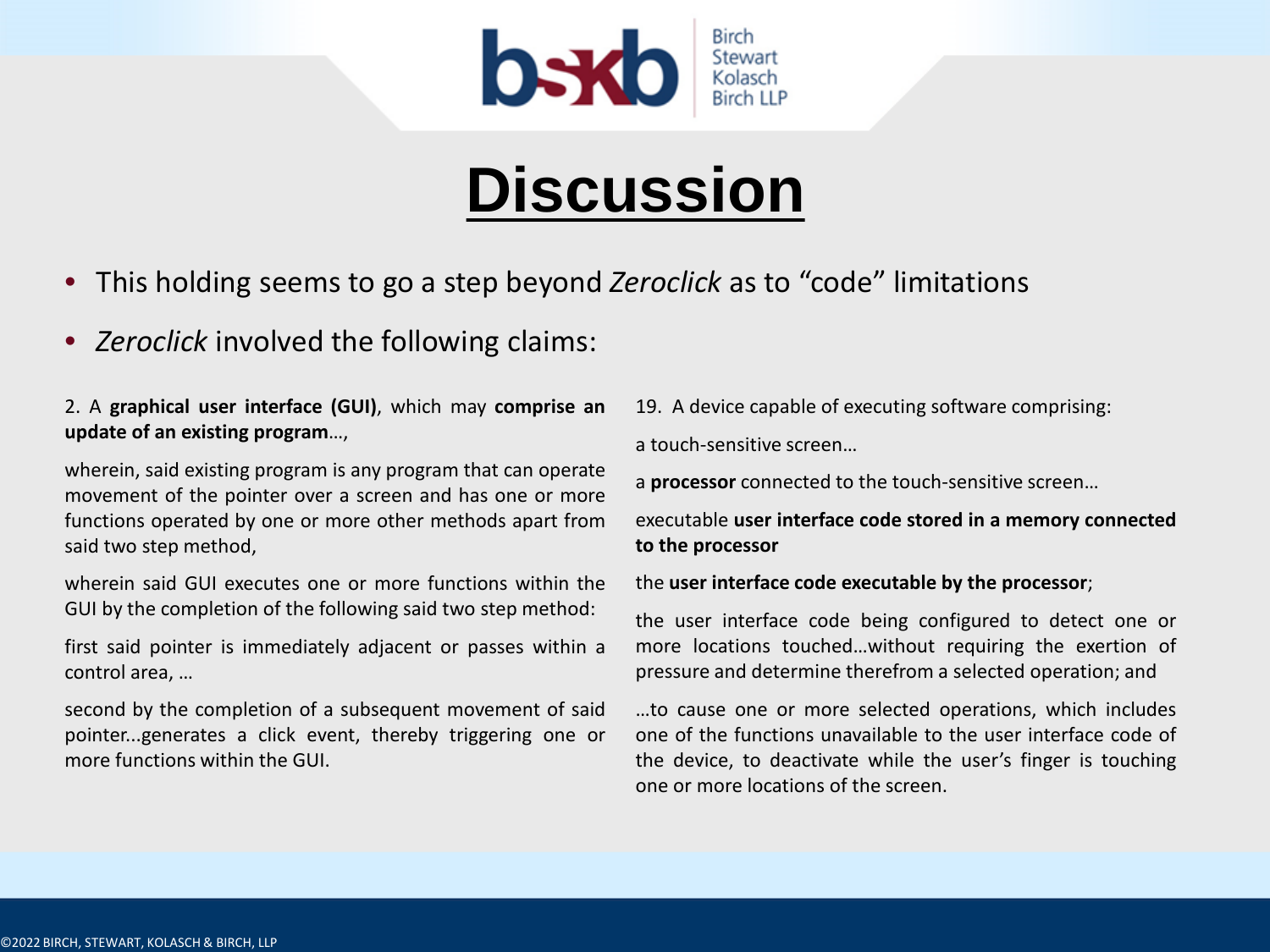

- In both claims 2 and 19 of *Zeroclick*, the "program"/"code" limitations appear to be connected to some computing element of the claimed invention
	- Presumably, since claim 2 survived§101 eligibility analysis, the "graphical user interface" is interpreted as incorporating some processing capability
	- In claim 19, the claimed device includes "a processor" and the "user interface code" is "stored in a memory" and "executable by the processor"
- On the other hand, in *Dyfan*, the claimed "code" is not stored on a memory, nor is it executable by or otherwise connected to any positive element of the claimed invention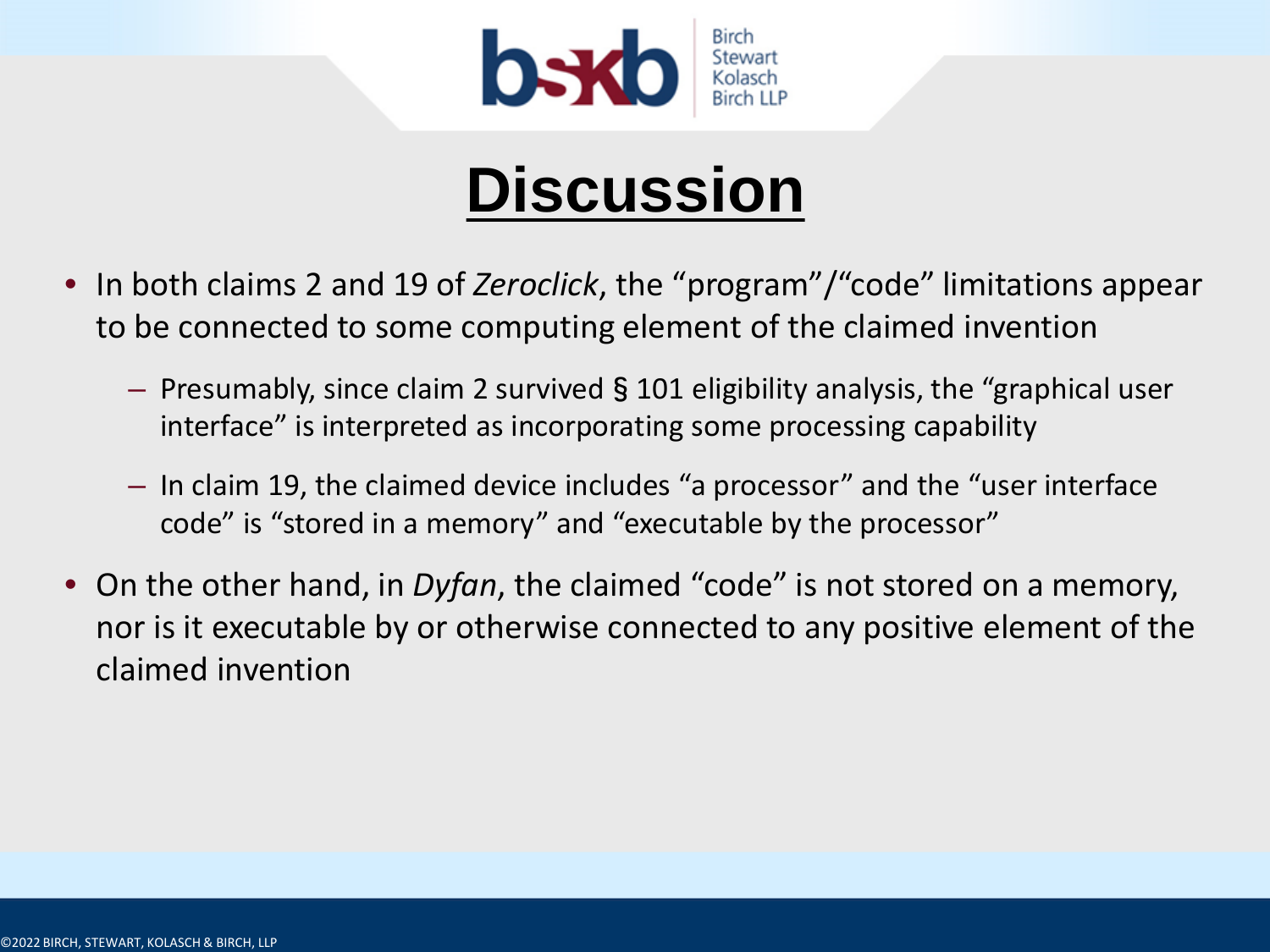

- Is there anything tangible about the claimed "code" in *Dyfan*?
- Could the *Dyfan* claims have been found indefinite under §112 ¶ 2 for other reasons?
- From a infringement point of view, does it make sense for Dyfan to claim a system comprising, in addition to code executed by user's mobile devices, the **building**, the **communications units** fixedly located inside the building, and the **server** transmitting the location-relevant information?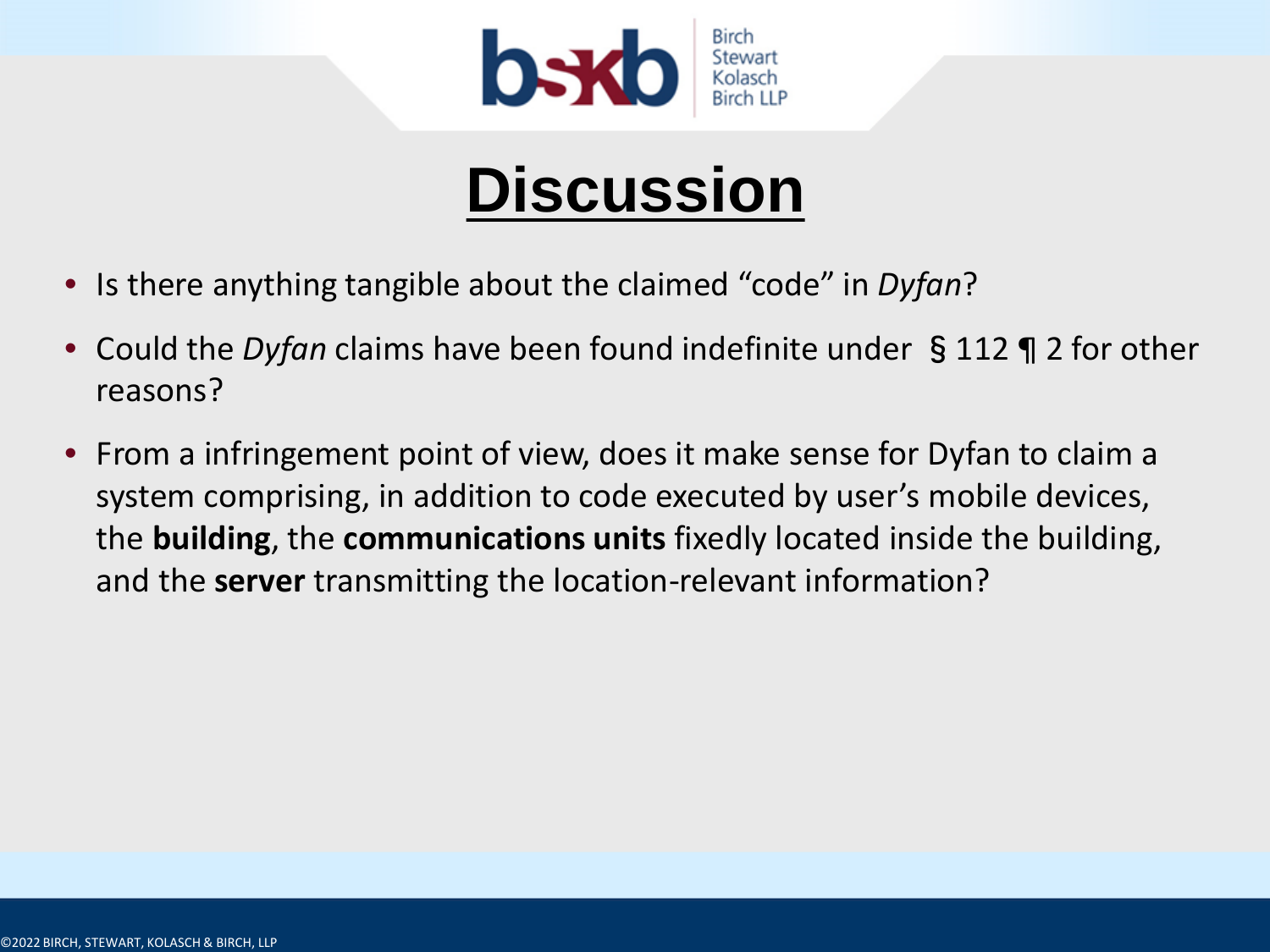

#### **Discussion / Practice Tips**

• Perhaps it would be helpful to draft claims like:

*A non-transitory computer readable medium on which is stored code that, when executed by a mobile device, causes the mobile device to: receive a 1st broadcast message from a 1st broadcast short-range communications device having a fixed location in a building;*

*in response to receiving the 1st broadcast message, transmit a 1st message to a server via the Internet;* 

*in response to receiving 1st location-relevant information from the server responsive to the transmission of the 1st message, causing the mobile device to output 1st visual information;*

*receive a 2nd broadcast message from a 2nd broadcast short-range communications device....*

• Perhaps a similar claim could be drafted as a method performed by a mobile device (for induced infringement)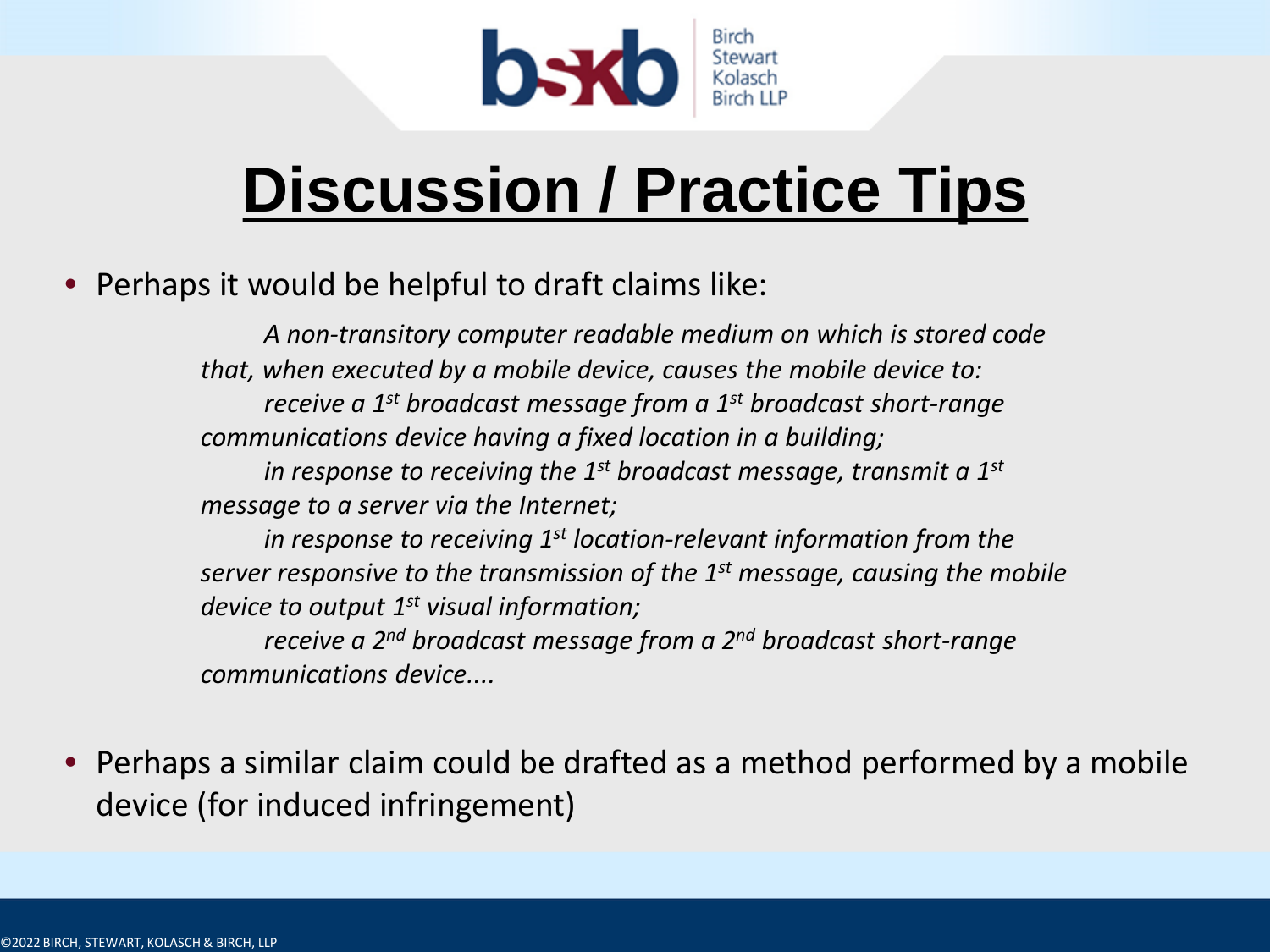

#### **Discussion / Practice Tips**

• In my experience, when a claim is written in a similar format as claim 19 of *Zeroclick*, most examiners will agree that it avoids§112(f) interpretation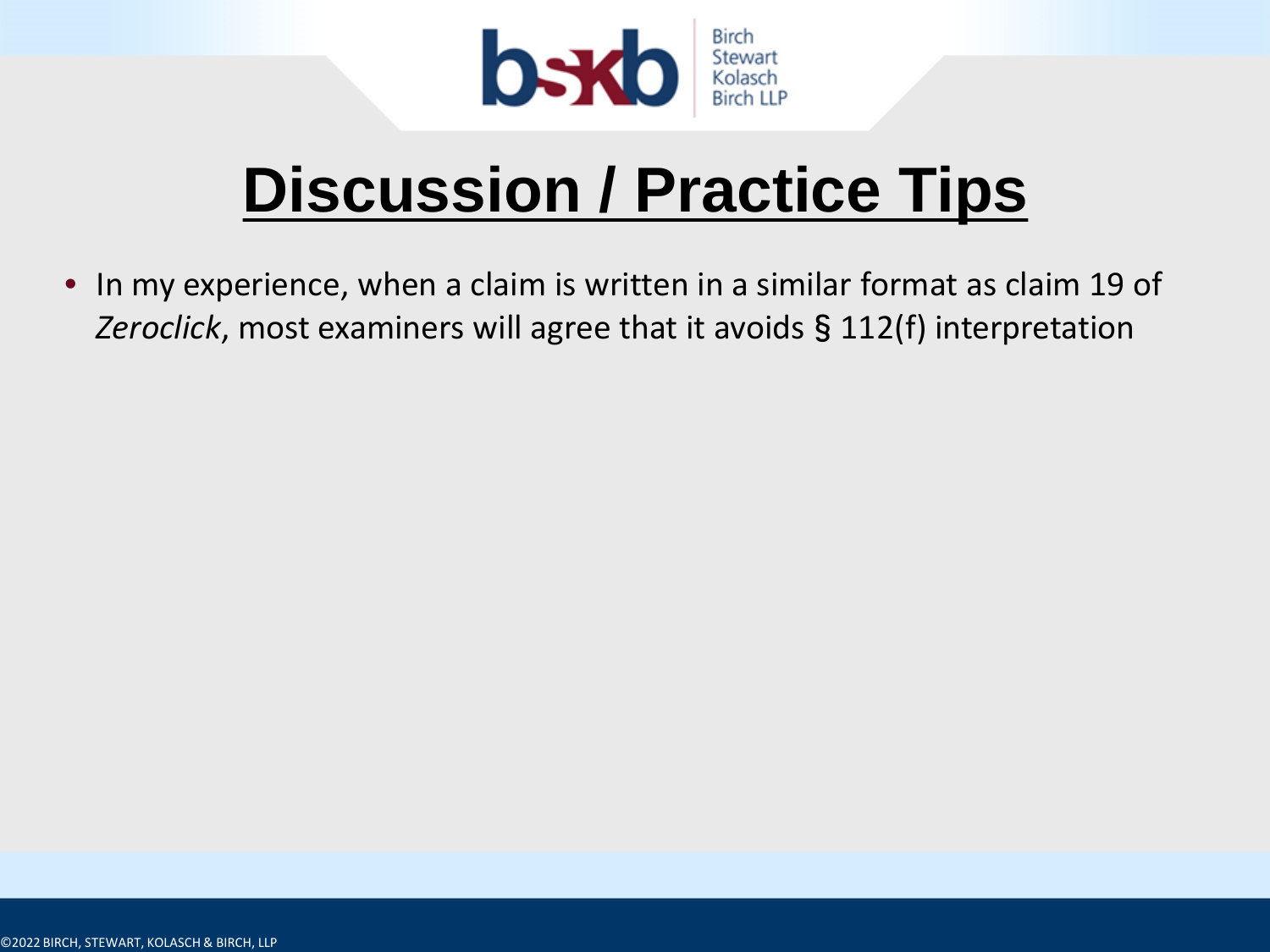

# Any questions?